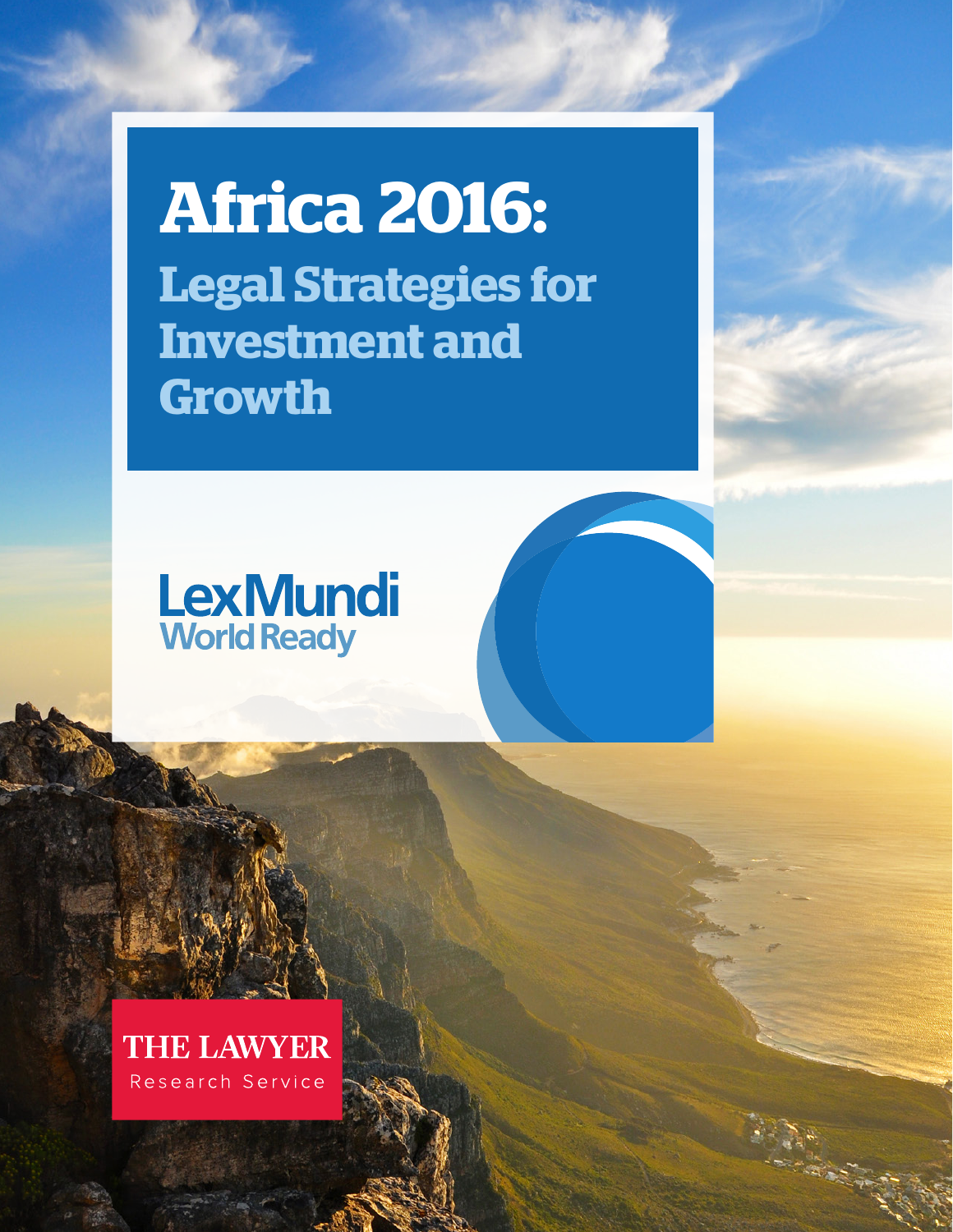# **Africa 2016: Legal Strategies for Investment and Growth**

This report summarizes the discussions among in-house counsel and leading experts at the 2016 Lex Mundi Emerging Africa Conference in Cape Town in March 2016. For more information please contact Eric Staal, Director of Business Development at Lex Mundi, at estaal@lexmundi.com.

### **Table of Contents**

|                                                                                  | 3               |
|----------------------------------------------------------------------------------|-----------------|
|                                                                                  | $\overline{4}$  |
|                                                                                  | 5               |
|                                                                                  | $6\overline{6}$ |
|                                                                                  | 7               |
|                                                                                  | 8               |
|                                                                                  | 9               |
| <b>Appendix</b>                                                                  |                 |
| World Bank Group's 2016 Ease of Doing Business Ranking _________________________ | 10              |
|                                                                                  |                 |

Lex Mundi - The law firms that know your markets.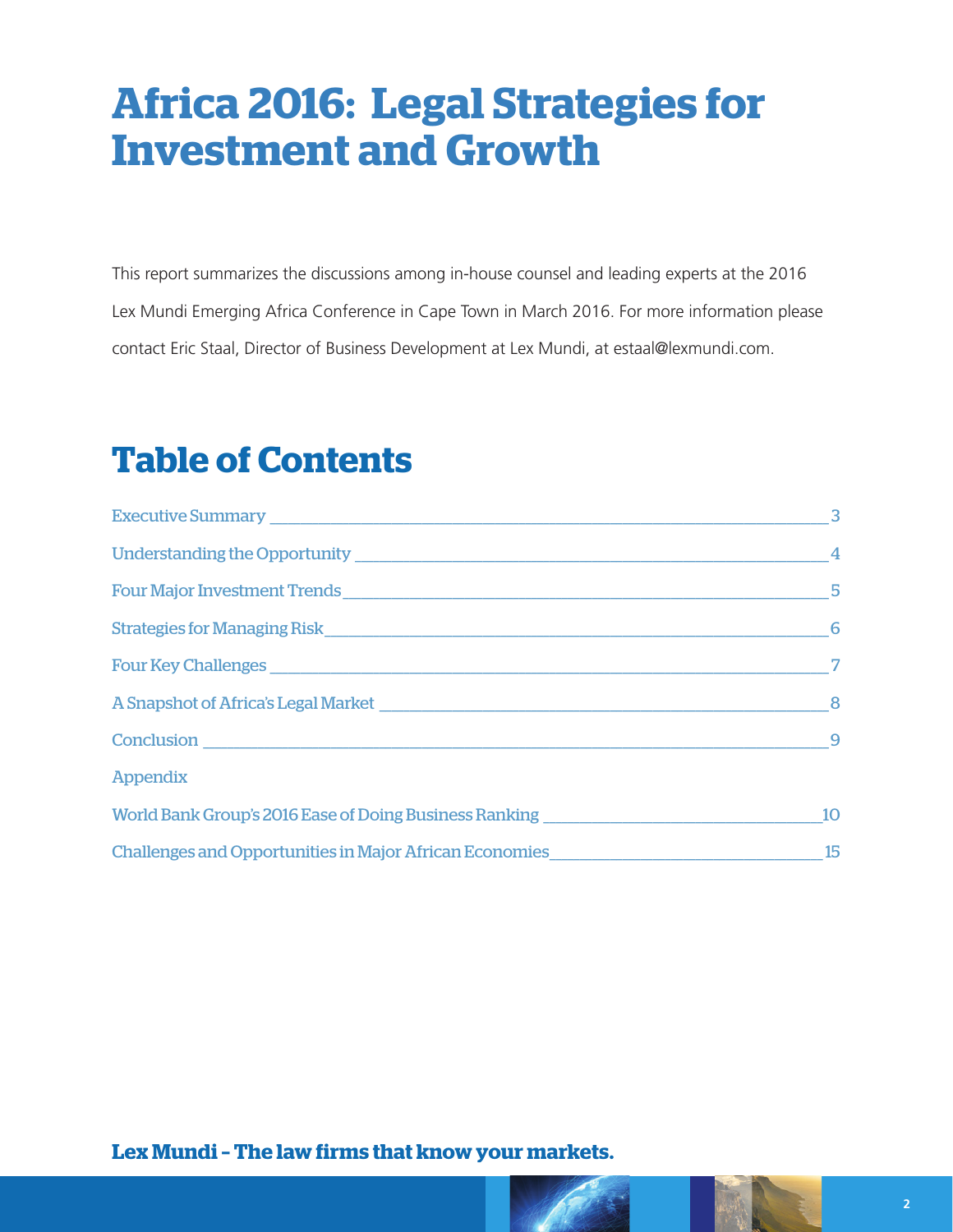### <span id="page-2-0"></span>**Executive Summary**

Africa is rapidly becoming the global economic growth engine. Half of the world's 25 fastest growing nations are in Africa and almost 40 percent of the continent will achieve GDP growth of more than five percent in 2016. The population is set to grow by a massive 50 percent to 1.5bn by 2030. By 2040 Africa's working age population will rise to 1.1bn from around 500m today. This is greater than the working age populations of China and India combined.

A burgeoning middle class is also catalyzing growth across a range of sectors including financial services, telecommunications, retail, residential and transportation.

These developments have caught the attention of international investors and multinational companies, many of which are scampering for alternative investment opportunities in response to the diminishing prospects for growth in BRIC (Brazil, Russia, India and China) and other emerging markets.

Despite the enormous potential there are serious challenges to investing in Africa. Businesses are vulnerable to risks ranging from commodity price fluctuations and exchange rate volatility to weak regulatory institutions and emerging security threats. These risks create important misconceptions about doing business in Africa.

Perhaps the most obvious misconception is the belief that the difficulties of doing business are uniform across the continent. Indeed, in the words of Dr. Donald Kaberuka, former president of the African Development Bank and senior representative for the African Union's Commission for Peace Fund, "Africa is a complex mosaic which is very often misunderstood."

Another misconception is that the risk environment is more challenging than in other emerging economies in Latin America or Asia. In fact, studies by the World Bank Group indicate that doing business in many African countries is no more difficult than in many Latin American or Asian markets.

This report summarizes discussions at Lex Mundi's Emerging Africa Conference in Cape Town in March 2016. The wide range of topics discussed included underlying growth drivers and investment trends, implementing growth strategies in line with local development objectives, changing regulatory frameworks and structuring of transactions to satisfy broad stakeholder interests and public concerns.

Participants came away with insights from business leaders and legal experts on how to manage opportunities, challenges and risks when expanding in the region.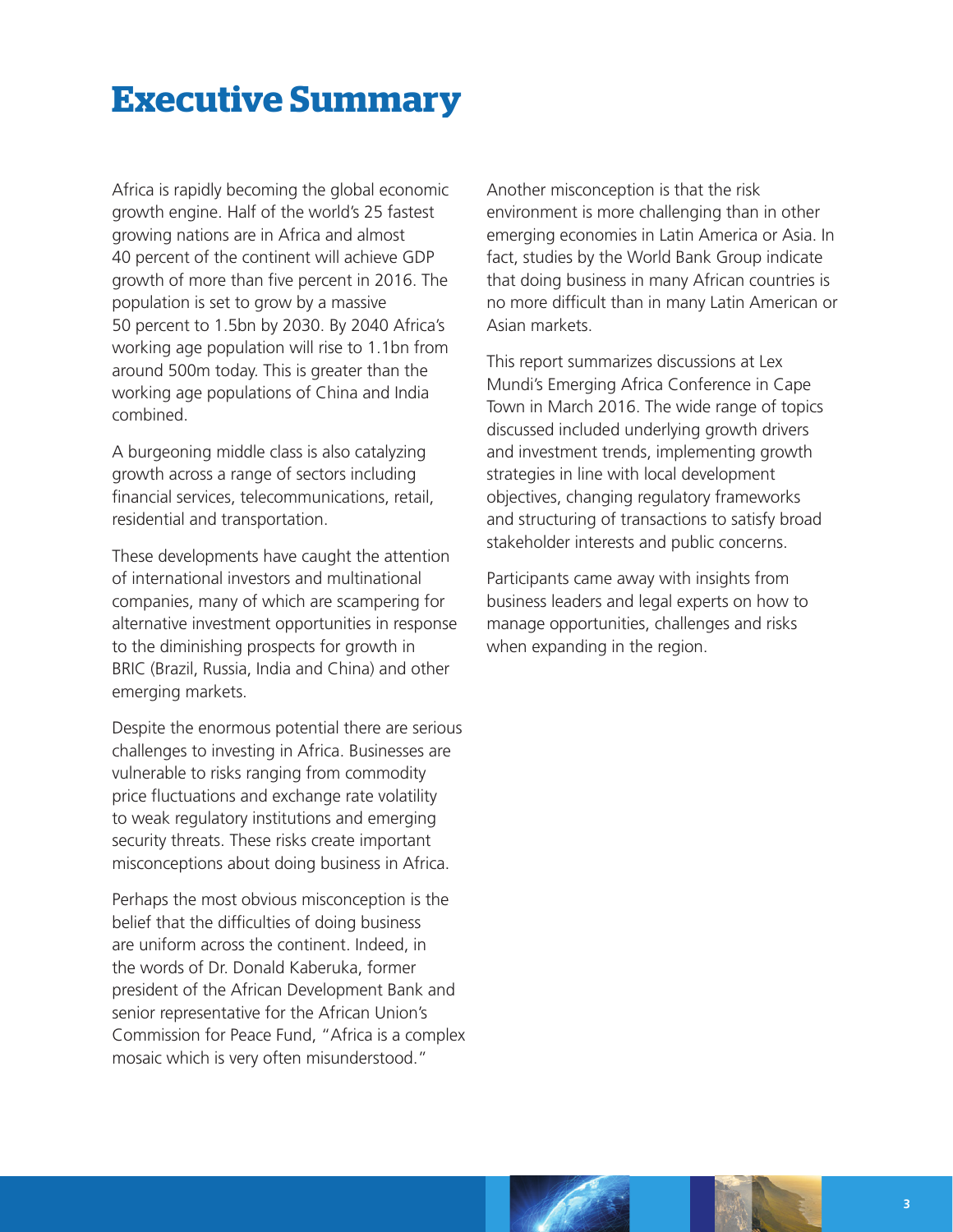## <span id="page-3-0"></span>**Understanding the Opportunities**

The jaw-dropping rates of population growth certainly capture attention. But during the conference Patrick Mweheire, chief executive officer of Stanbic Bank in Uganda, outlined some other factors underpinning Africa's allure.

The rapid rate of urbanization that is expected to accompany population growth, coupled with the emergence of a middle class with more disposable income, creates an enormous market for companies investing in the region.

By 2030 it is expected that around half of Africa's projected 1.5bn population will live in cities. By 2050 the number living in cities will rise to 1.2bn. Putting this into context, Johannesburg was the only African city with more than one million inhabitants in 1960. Now there are 35.

Population growth aside, Africa's vast natural resources make it a compelling investment destination. For example around 60 percent of the world's available arable land is in Africa. Beyond minerals, oil and gas, the continent is also naturally advantaged for investments in renewable energy, particularly wind and solar.

According to data compiled by Clean Energy Pipeline, \$29.9bn was invested in renewable energy projects in Africa in the last five years.

Mweheire also stressed that improvements in the last decade in governance and regulation have created a more stable investment environment. Importantly, 70 percent of sub-Saharan Africans now live in free or partially-free democracies. Nine elections were held in 2014 and five were conducted in 2015.

There have also been significant improvements when it comes to financial regulation. Indeed a number of African countries have established independent central banks with liberalized current and capital accounts. Many central banks have been given responsibility for monetary policy and have been instructed to implement inflation targeting policies.

Despite these vast improvements, there remains a strong perception that macroeconomic uncertainty, corruption and unstable regulatory and governance structures prohibit doing business in Africa.

These perceptions were debunked by the range of speakers. According to the World Bank Group's 2016 Ease of Doing Business Ranking, African countries compare well with BRIC countries on factors including dealing with construction permits, getting electricity, registering property and enforcing contracts.

Eight African countries are ranked amongst the top 100 countries for ease of doing business. Russia ranked 51st, China 84th, Brazil 116th and India 130th. (The full table of countries ranked for ease of doing business is provided at the end of this report.) Relative to other emerging economies, Africa is not a harder place to do business. Of course, there are challenges, but just as anywhere assiduous planning can make a difference.

66 Eight African countries are ranked amongst the top 100 countries for ease of doing business"

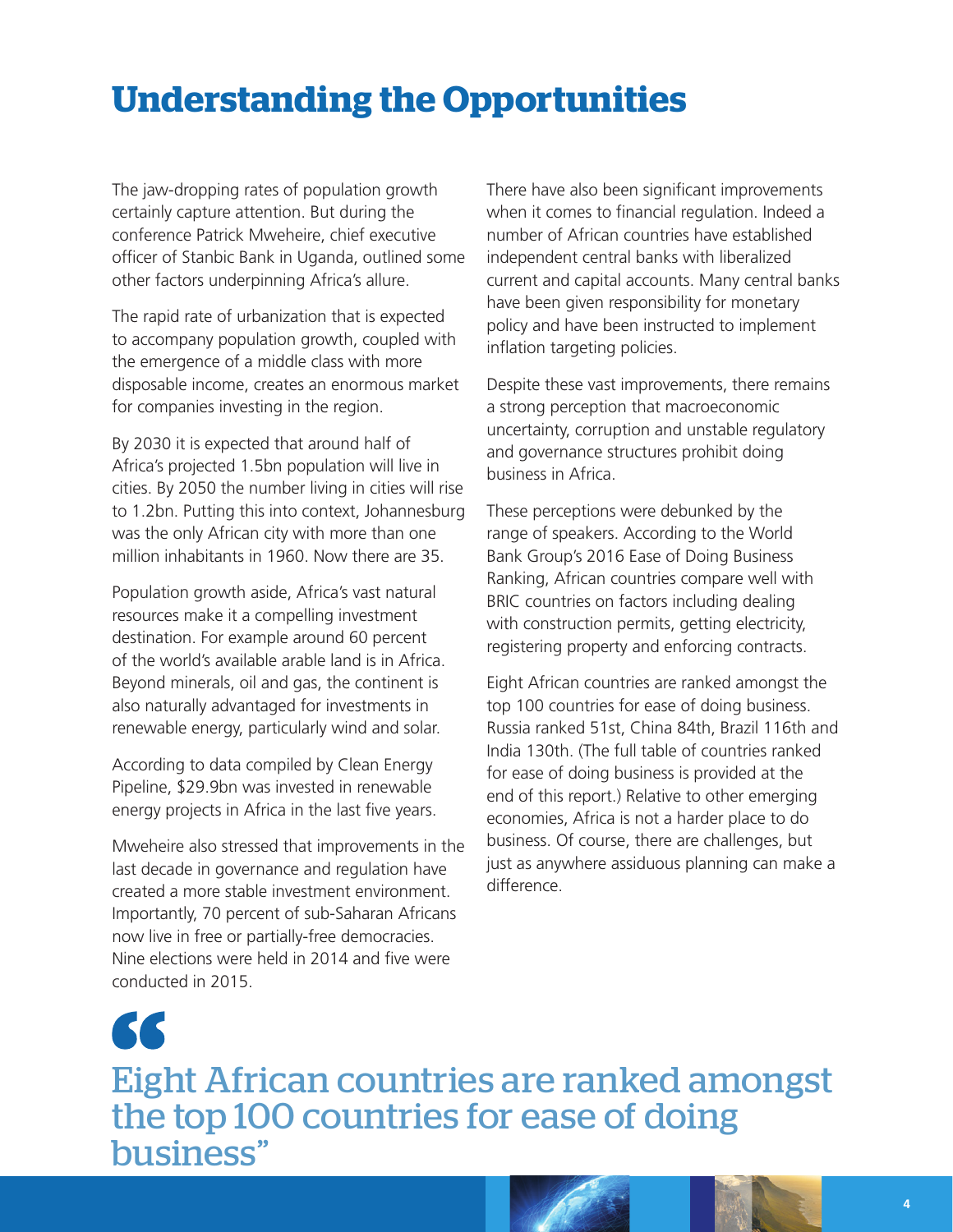### <span id="page-4-0"></span>**Four Major Investment Trends**

Foreign direct investment (FDI) in Africa is increasing. Which countries and industries is it flowing to and who is providing capital? Dr. Martyn Davies, Managing Director for Emerging Markets & Africa at Deloitte, spoke to the conference about four main trends that currently define foreign investment.

The first is Africa's evolving relationship with China. Following the introduction of China's Africa policy in 2000, China has become Africa's largest trading partner. The majority of goods exported to China are raw materials. This has brought significant wealth to Africa, but in some circumstances has resulted in countries being overly reliant on commodity exports. China has also provided a variety of economic aid programmes and loans.

The second main trend relates to the decline in commodity prices and exports. Reduced demand and, in some cases, increased supply, particularly of metals and crude oil, have triggered devaluations of some African currencies against the dollar.

Countries such as Angola and Nigeria have been particularly impacted and have had to renegotiate debts with China.

A third trend is the bifurcation of the continent's growth prospects into East and West. East Africa is relatively less dependent on oil and gas exports, so it has been less severely affected by the decline in commodity prices. Certain East African nations have also invested in critical infrastructure, undertaken political and economic reforms and diversified trade links across the Middle East, India and Africa.

These efforts are bearing fruit. Ethiopia's economy is growing at double digit figures while Rwanda is growing by 6.3 percent and Kenya at

6.2 percent. There is also renewed confidence in Tanzania's economy.

In contrast, Africa's western nations are generally more reliant on declining oil and gas exports. Furthermore, FDI in some western African countries has been stifled by adverse regulatory conditions. But within these regions investment is particularly strong in some countries and cities.

This was the fourth major investment trend Davies highlighted at the conference – the emergence of four countries and cities as investment hubs where international companies are establishing platforms for expanding into other parts of Africa: Johannesburg, Lagos, Morocco and Nairobi.

For example, Lagos state government reported FDI of N5bn (£13m) in the city of Lagos in the first quarter of 2016. This represents a 50 percent increase on the total volume of FDI in the entirety of 2015.

Last year Lagos established the Office of Overseas Affairs & Investment to boost international investment in the city. It is just one of a series of measures to encourage inward investment. Lagos state has already established investor friendly legal and regulatory frameworks such as the land reform act, double taxation treaties, limited liability reviews and free trade zones.

Some of the most important challenges and opportunities in Africa's major countries are summarized in a table in the appendix at the end of this report.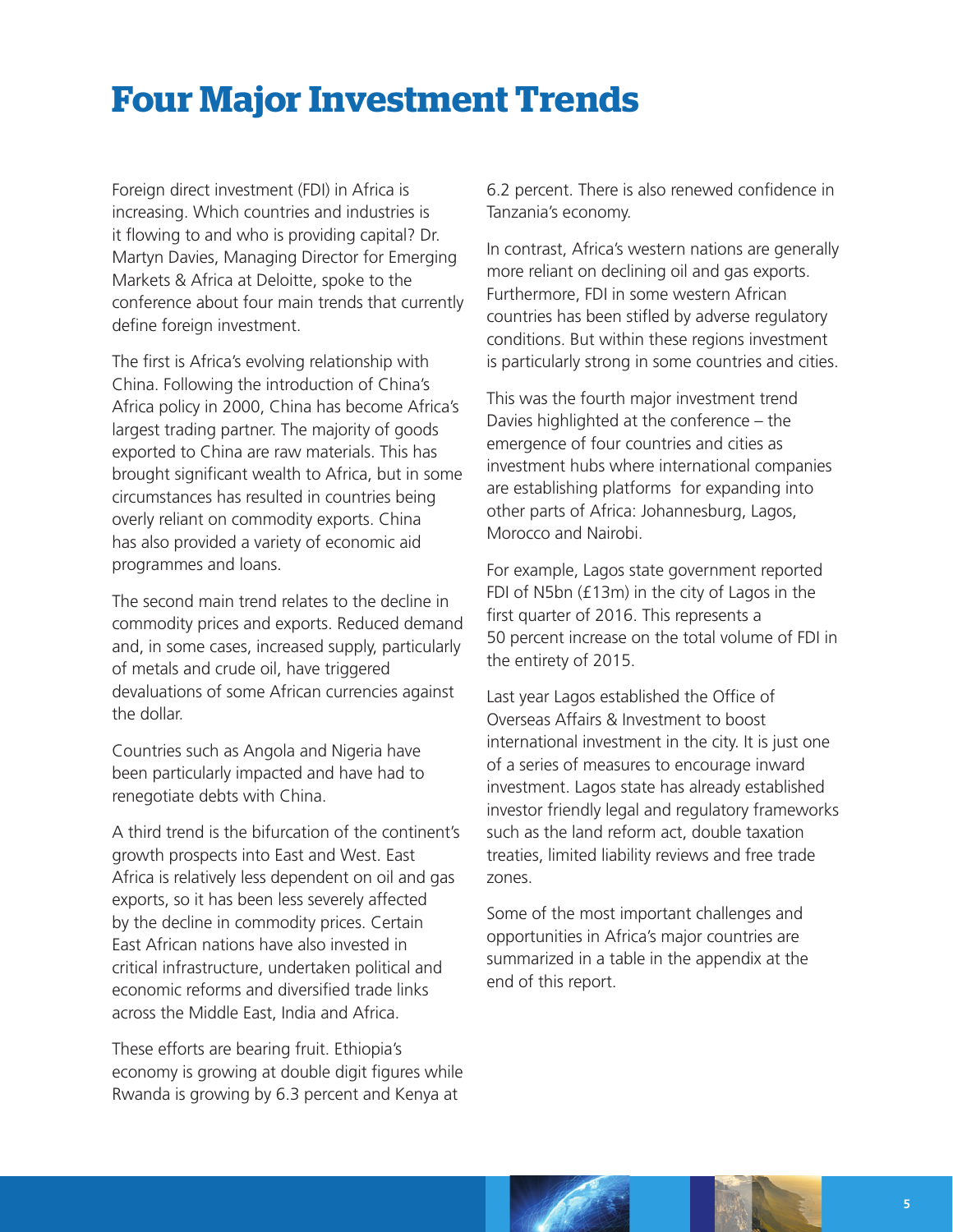### <span id="page-5-0"></span>**Strategies for Managing Risk**

The challenges to investing in Africa mean it is vital to have a clear risk management strategy in place when investing in the region. A panel of leading African companies at the Lex Mundi Emerging Africa Conference shared the following recommendations:

1. Devise a process for identifying risks and implement policies to mitigate and monitor exposure.

2. Take action early when responding to adverse events.

3. Get a local perspective to assess each risk situation accurately rather than relying upon observations from abroad. Employ as many local people to management positions as possible.

4. Take a no tolerance approach to corruption, even if it takes longer and costs more to get things done in the short-run, because it will bear fruit over the long-run.

5. Invest in relationships with political leaders to understand their goals and demonstrate how your business operations contribute to the community's development.

6. Appoint local people to the management team when expanding into new African countries.

Samuel Ayim, Group General Counsel, Ecobank Transnational, a pan African retail and commercial bank, commented: "We have learnt that it is absolutely critical to have local people in the management team. Lots of outsiders look at Africa as one country but it is actually 54 countries. There is lots of commonality but many differences and nationalistic tendencies within countries. For this reason we have a local board in each country. When we go to a new country we look around for professional people who are well connected and know the territory that can sit on the board. This helps with the interaction with the local authorities and with cultural integration."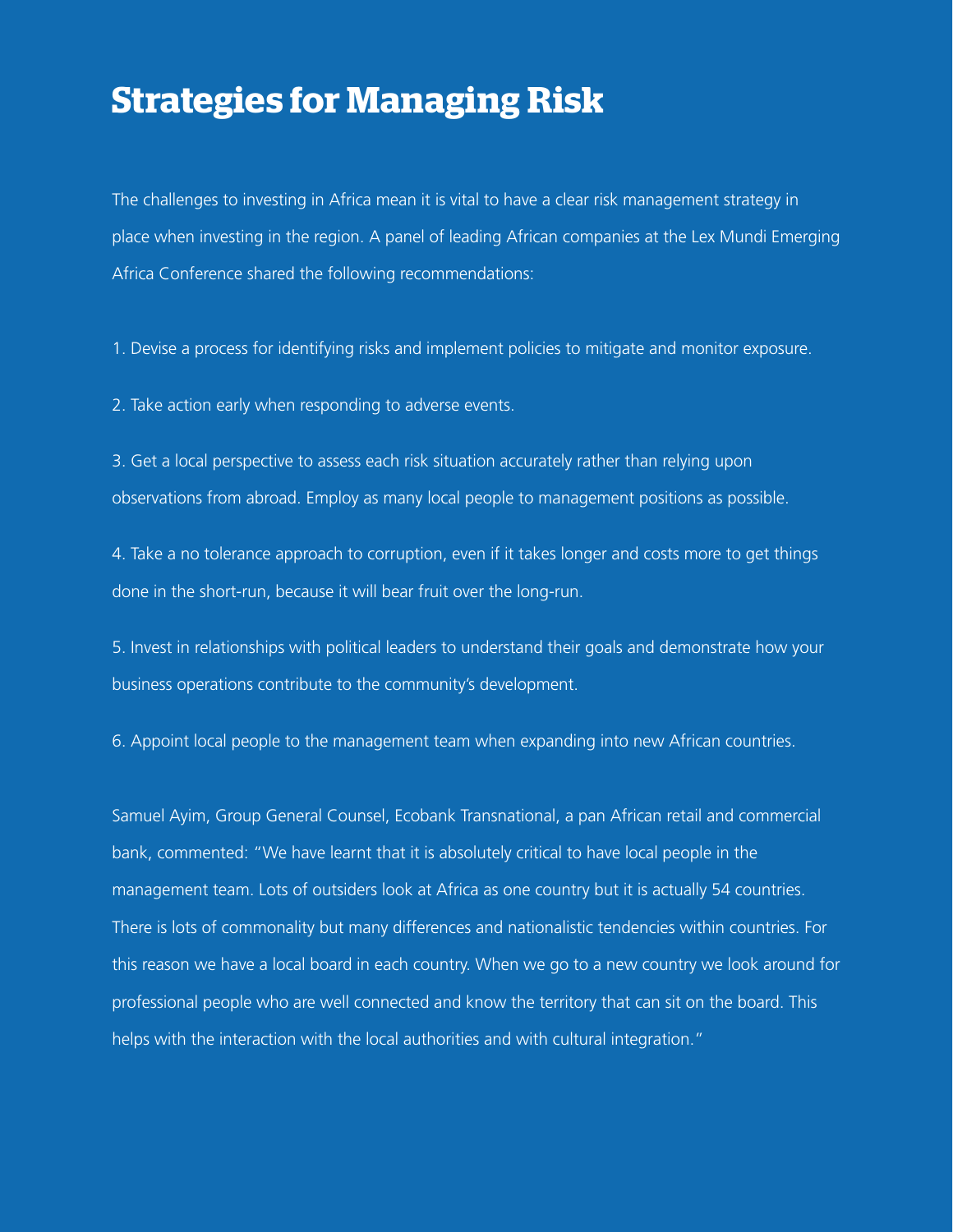## <span id="page-6-0"></span>**Four Key Challenges**

Investing in Africa presents a wide range of challenges. Dr. Kaberuka cited four major challenges that are inhibiting FDI in Africa.

The first is the macroeconomic climate. Many African nations have taken great strides to implement economic reforms in the last three decades, including the formation of independent central banks, financial market liberalization and budget deficit management. That said, many African economies did not reform sufficiently and are still over-reliant on commodity exports. They have been particularly vulnerable to the fall in commodity prices.

Kaberuka urged countries that still depend on natural resources to enact further reforms, including cutting expenditures, identifying new sources of revenue, managing exchange rates and removing import controls.

The second challenge relates to a lack of economic transformation, meaning that Africa's strong rate of economic growth over the last decade has not been matched by corresponding increases in employment, equality and productivity. To achieve true economic transformation Kaberuka advised African countries to invest in infrastructure, cross-border market integration and the development of mid-level skills.

The third challenge is institutional and regulatory risk. How can companies invest significantly in Africa if they do not have comfort that the regulatory environment won't suddenly change?

In the past the main regulatory risk was that of nationalization, asset confiscation or dividend repatriation. Now weak institutions are the main issue. In South Africa for example, tariff policies for energy are clear but the regulator underpinning the market is not independent.

Apart from measures in the 17 countries that belong to OHADA (Organisation for the Harmonisation of Business Law in Africa), national regulatory frameworks are not consistent. Inward investors therefore need to become au fait with multiple regimes.

The level of corruption in some African countries also creates issues when it comes to complying with the international reach of the US Foreign Corrupt Practices Act, the UK Anti-Bribery Act and similar laws from other countries.

"When we went on our big African expansion drive we had a clear and uncompromising policy of no bribery or corruption," says Ayim. "In some countries this practice was so engrained that it was hard, but it was a fundamental principle. Ecobank has a culture that is total compliance. Every central bank knows this. It is critical to ensure discipline and compliance with this. We have some written rules of business ethics and all directors are required to sign a code of conduct."

Over time, such an unyielding commitment to compliance can become a valuable asset and even a competitive business advantage.

The last challenge, but certainly not the least important, relates to security. True, the continent is politically more stable than it ever has been during the last 20 years. That said, high impact terrorism incidents still occur. These not only impose a heavy human toll but also knock investor confidence.

Foreign companies must consider a range of issues including liability as well as providing adequate training and protection of staff. It should be remembered that the level of security risk varies within countries and across Africa. The security threats in Africa are also not dissimilar to other emerging markets.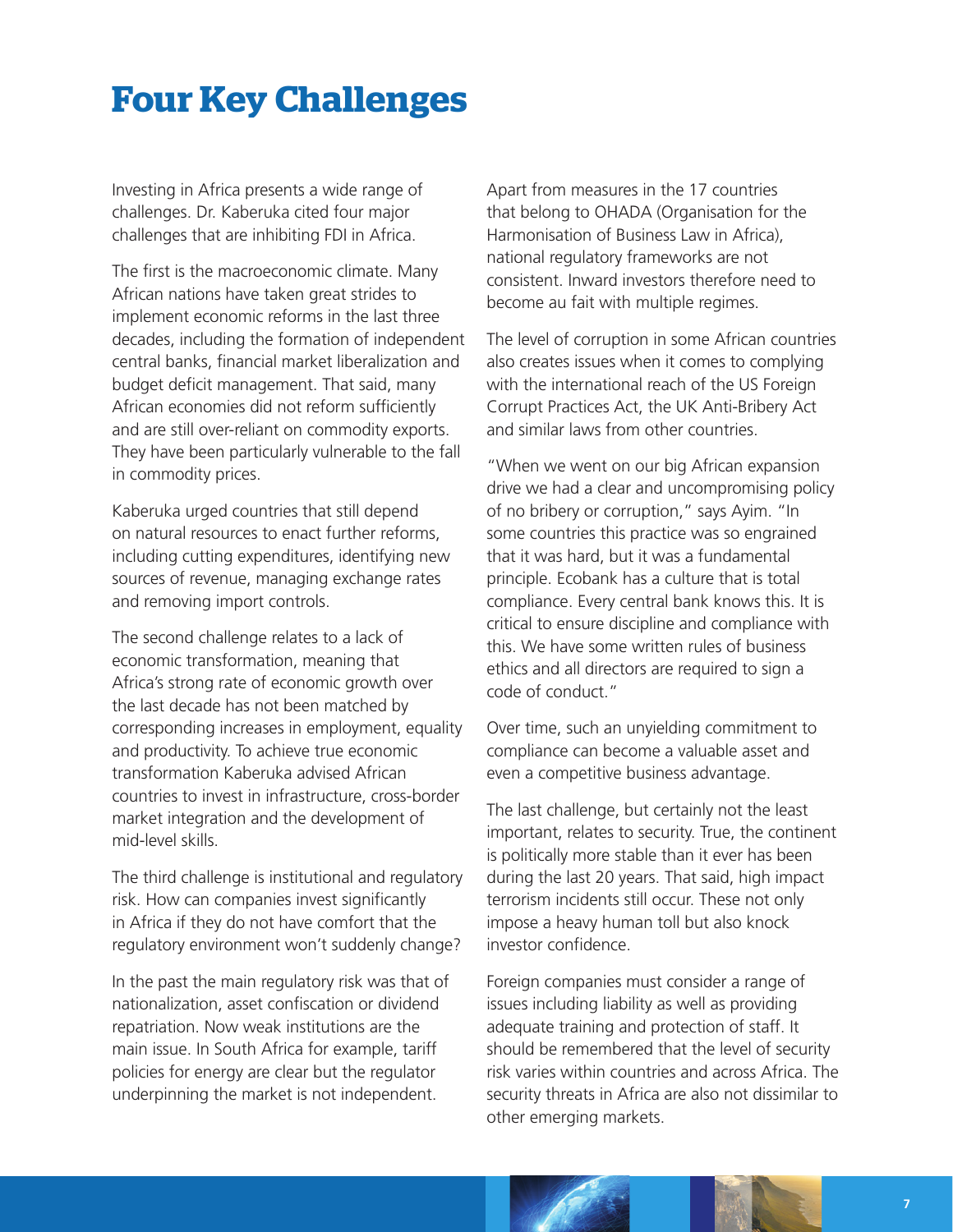### <span id="page-7-0"></span>**A Snapshot of Africa's Legal Market**

By 2025 it is anticipated that Africa will account for 12 percent of global legal spend, according to Citibank's annual law firm study. This represents a significant increase on 2011, when Africa only accounted for four percent of global legal spend.

 "A lot of work the international firms do in Africa is based around power," explains Jonathan Lang, a partner and head of Africa at Bowmans, Lex Mundi member firm for South Africa and Kenya. "The power capacity gap means this will continue, whether it be work related to traditional power or renewables. The total power capacity for sub-Saharan Africa is less than that of Spain. South Africa has population of 50 million but a peak capacity of 43,000 MW. Nigeria has a population that is three times this but only has a peak capacity of around 4,000 MW."

"Work will also be driven by the growing middle class. In Kenya you can see this very visibly in terms of new residential developments and increased consumption of things like cell phones and soft drinks. There is a young rapidly urbanizing population and financial services and telecoms companies are looking to take advantage of this. There will be infrastructure and M&A work around this, which is good for law firms."

On the flipside the volume of work in other sectors is decreasing. "A couple of years ago we expected there to be lots of work in mining and commodities, but this is not the case given where we are in the commodities cycle," continues Lang. "Oil producing countries like Nigeria and Angola are really suffering and so are the law firms that are based there. There are very tough trading conditions."

Traditionally, the lion's share of corporate legal advice in connection with Africa-related matters has been performed in major foreign capitals like London, Paris, New York or Washington, D.C. However, in recent years both local and international firms have built their capabilities in African jurisdictions.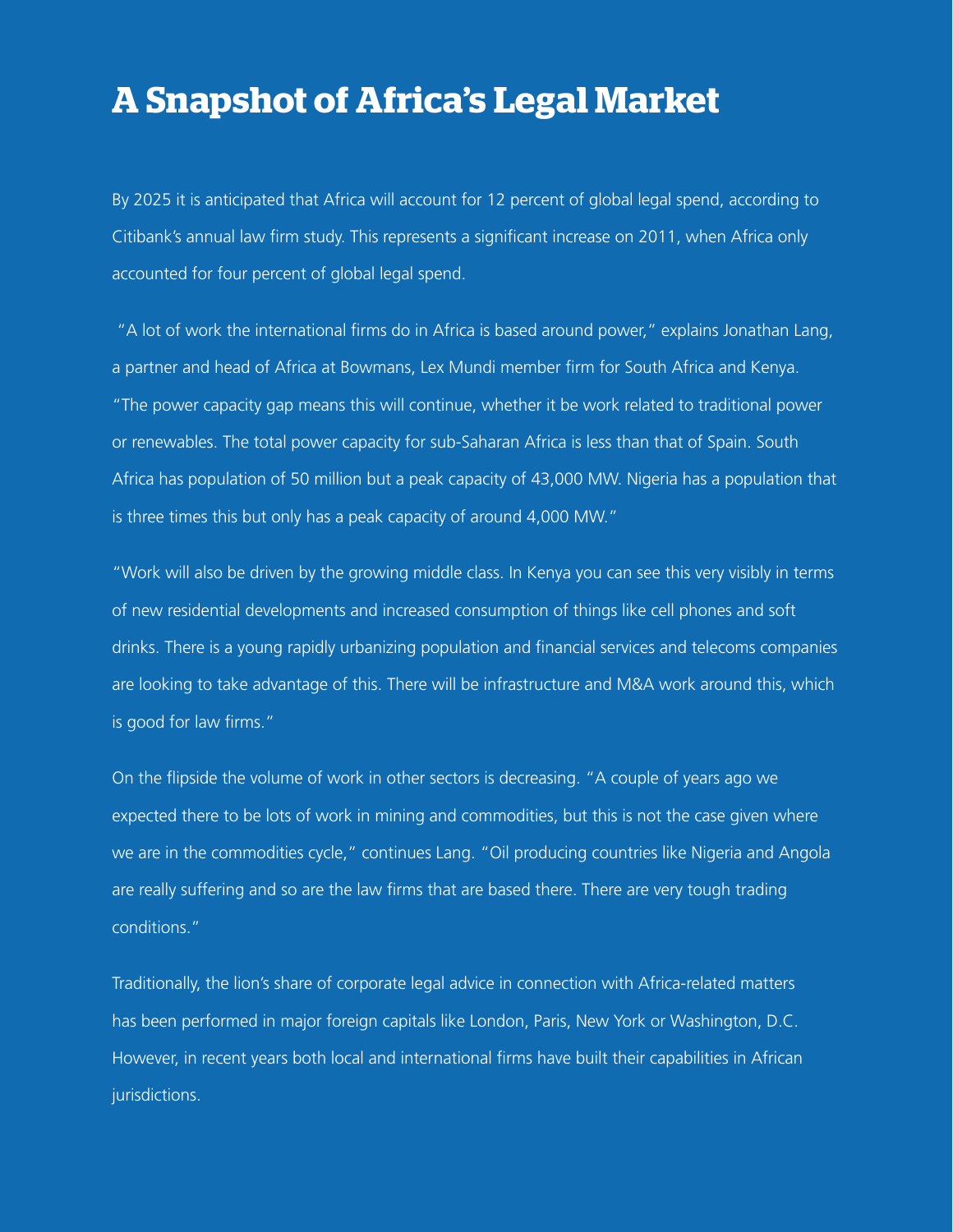## <span id="page-8-0"></span>**Conclusion**

Rampant population growth, urbanization and a burgeoning middle class make Africa an attractive continent for foreign investment. Despite the obvious potential, important challenges and risks will remain part of the landscape. Although significant progress has been made in recent decades, unemployment remains very high, economies are still highly reliant on commodity exports and regulatory institutions are not yet as effective as in developed economies. This does not include the ongoing security concerns.

Yet risks can be mitigated with astute planning and adaptation to local conditions. Detailed risk management strategies, employment of local managers and advisors, zero tolerance policies against corruption and alignment of company goals with local development requirements are all easier said than done. Get them right and Africa offers rich rewards.

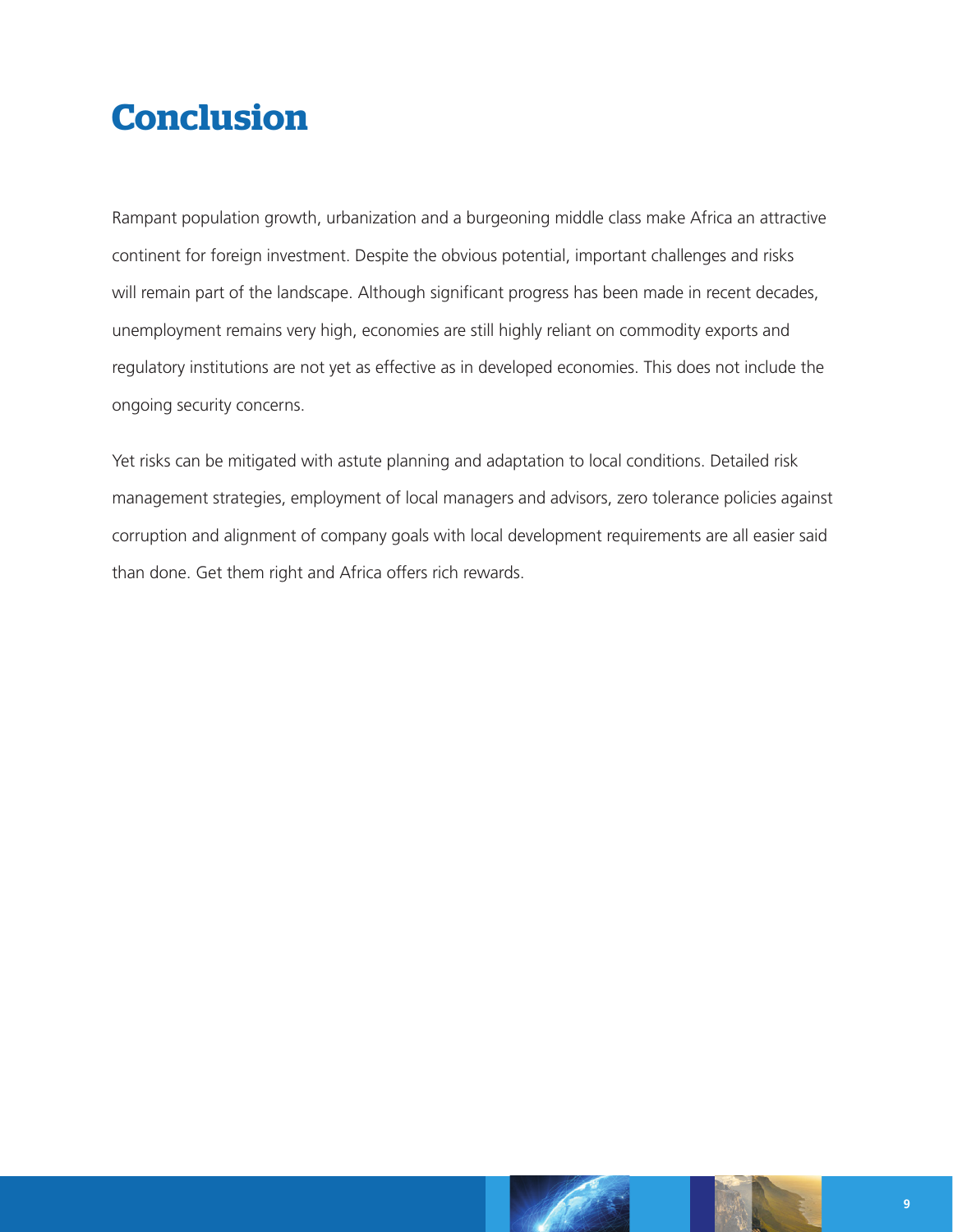### <span id="page-9-0"></span>**Appendix World Bank Group's 2016 Ease of Doing Business Ranking**

**(African nations are highlighted blue, only the top 150 ranked nations are shown)**

| Economy                       | Ease of<br>Doing<br><b>Business</b><br>Rank | Starting a<br><b>Business</b> | Dealing with<br>Construction<br><b>Permits</b> | Getting<br>Electricity | Regis-<br>tering<br>Property | Getting<br>Credit | Protecting<br><b>Minority</b><br><b>Investors</b> | Paying<br><b>Taxes</b> | <b>Trading</b><br>Across<br><b>Borders</b> | Enforcing<br>Contracts | <b>Resolving</b><br>Insolvency |
|-------------------------------|---------------------------------------------|-------------------------------|------------------------------------------------|------------------------|------------------------------|-------------------|---------------------------------------------------|------------------------|--------------------------------------------|------------------------|--------------------------------|
| Singapore                     | $\mathbf{1}$                                | 10                            | $\mathbf{1}$                                   | 6                      | 17                           | 19                | $\mathbf{1}$                                      | 5                      | 41                                         | $\mathbf{1}$           | 27                             |
| New<br>Zealand                | $\overline{2}$                              | $\mathbf{1}$                  | 3                                              | 31                     | $\mathbf{1}$                 | $\mathbf{1}$      | $\mathbf{1}$                                      | 22                     | 55                                         | 15                     | 31                             |
| Denmark                       | 3                                           | 29                            | 5                                              | 12                     | 9                            | 28                | 20                                                | 12                     | $\mathbf{1}$                               | 37                     | 9                              |
| Korea,<br>Rep.                | $\overline{4}$                              | 23                            | 28                                             | $\mathbf{1}$           | 40                           | 42                | 8                                                 | 29                     | 31                                         | $\overline{2}$         | $\overline{4}$                 |
| Hong<br>Kong<br>SAR,<br>China | 5                                           | $\overline{4}$                | 7                                              | 9                      | 59                           | 19                | $\mathbf{1}$                                      | $\overline{4}$         | 47                                         | 22                     | 26                             |
| United<br>Kingdom             | 6                                           | 17                            | 23                                             | 15                     | 45                           | 19                | $\overline{4}$                                    | 15                     | 38                                         | 33                     | 13                             |
| United<br>States *            | $\overline{7}$                              | 49                            | 33                                             | 44                     | 34                           | 2                 | 35                                                | 53                     | 34                                         | 21                     | 5                              |
| Sweden                        | 8                                           | 16                            | 19                                             | $\overline{7}$         | 11                           | 70                | 14                                                | 37                     | 17                                         | 24                     | 19                             |
| Norway                        | 9                                           | 24                            | 26                                             | 18                     | 13                           | 70                | 14                                                | 14                     | 45                                         | 8                      | 6                              |
| Finland                       | 10                                          | 33                            | 27                                             | 16                     | 20                           | 42                | 66                                                | 17                     | 32                                         | 30                     | $\mathbf{1}$                   |
| Taiwan,<br>China              | 11                                          | 22                            | 6                                              | $\overline{2}$         | 18                           | 59                | 25                                                | 39                     | 65                                         | 16                     | 21                             |
| Macedo-<br>nia, FYR           | 12                                          | $\overline{2}$                | 10                                             | 45                     | 50                           | 42                | 14                                                | $\overline{7}$         | 26                                         | 26                     | 37                             |
| Australia                     | 13                                          | 11                            | $\overline{4}$                                 | 39                     | 47                           | 5                 | 66                                                | 42                     | 89                                         | $\overline{4}$         | 14                             |
| Canada                        | 14                                          | 3                             | 53                                             | 105                    | 42                           | $\overline{7}$    | 6                                                 | 9                      | 44                                         | 49                     | 16                             |
| Germany                       | 15                                          | 107                           | 13                                             | 3                      | 62                           | 28                | 49                                                | 72                     | 35                                         | 12                     | 3                              |
| Estonia                       | 16                                          | 15                            | 16                                             | 34                     | $\overline{4}$               | 28                | 81                                                | 30                     | 24                                         | 11                     | 40                             |
| Ireland                       | 17                                          | 25                            | 43                                             | 30                     | 39                           | 28                | 8                                                 | 6                      | 48                                         | 93                     | 20                             |
| Malaysia                      | 18                                          | 14                            | 15                                             | 13                     | 38                           | 28                | $\overline{4}$                                    | 31                     | 49                                         | 44                     | 45                             |
| Iceland                       | 19                                          | 40                            | 45                                             | $\,8\,$                | 15                           | 59                | 20                                                | 36                     | 64                                         | 35                     | 15                             |
| Lithuania                     | 20                                          | 8                             | 18                                             | 54                     | $\overline{2}$               | 28                | 47                                                | 49                     | 19                                         | 3                      | 70                             |
| Austria                       | 21                                          | 106                           | 47                                             | 17                     | 26                           | 59                | 36                                                | 74                     | $\mathbf{1}$                               | $6\,$                  | 18                             |
| Latvia                        | 22                                          | 27                            | 30                                             | 65                     | 23                           | 19                | 49                                                | 27                     | 22                                         | 25                     | 43                             |
| Portugal                      | 23                                          | 13                            | 36                                             | 25                     | 27                           | 97                | 66                                                | 65                     | $\mathbf{1}$                               | 20                     | 8                              |
| Georgia                       | 24                                          | 6                             | 11                                             | 62                     | 3                            | $\overline{7}$    | 20                                                | 40                     | 78                                         | 13                     | 101                            |
| Poland                        | 25                                          | 85                            | 52                                             | 49                     | 41                           | 19                | 49                                                | 58                     | $\mathbf{1}$                               | 55                     | 32                             |
| Switzer-<br>land              | 26                                          | 69                            | 56                                             | 5                      | 16                           | 59                | 105                                               | 19                     | 40                                         | 46                     | 44                             |
| France                        | 27                                          | 32                            | 40                                             | 20                     | 85                           | 79                | 29                                                | 87                     | $\mathbf{1}$                               | 14                     | 24                             |
| Nether-<br>lands              | 28                                          | 28                            | 85                                             | 43                     | 30                           | 79                | 66                                                | 26                     | $\mathbf{1}$                               | 91                     | 11                             |
| Slovak<br>Republic            | 29                                          | 68                            | 84                                             | 48                     | 5                            | 42                | 88                                                | 73                     | $\mathbf{1}$                               | 63                     | 33                             |
| Slovenia                      | 29                                          | 18                            | 71                                             | 35                     | 36                           | 126               | $\overline{7}$                                    | 35                     | $\mathbf{1}$                               | 117                    | 12                             |
| United<br>Arab<br>Emirates    | 31                                          | 60                            | $\overline{2}$                                 | $\overline{4}$         | 10                           | 97                | 49                                                | $\mathbf{1}$           | 101                                        | 18                     | 91                             |

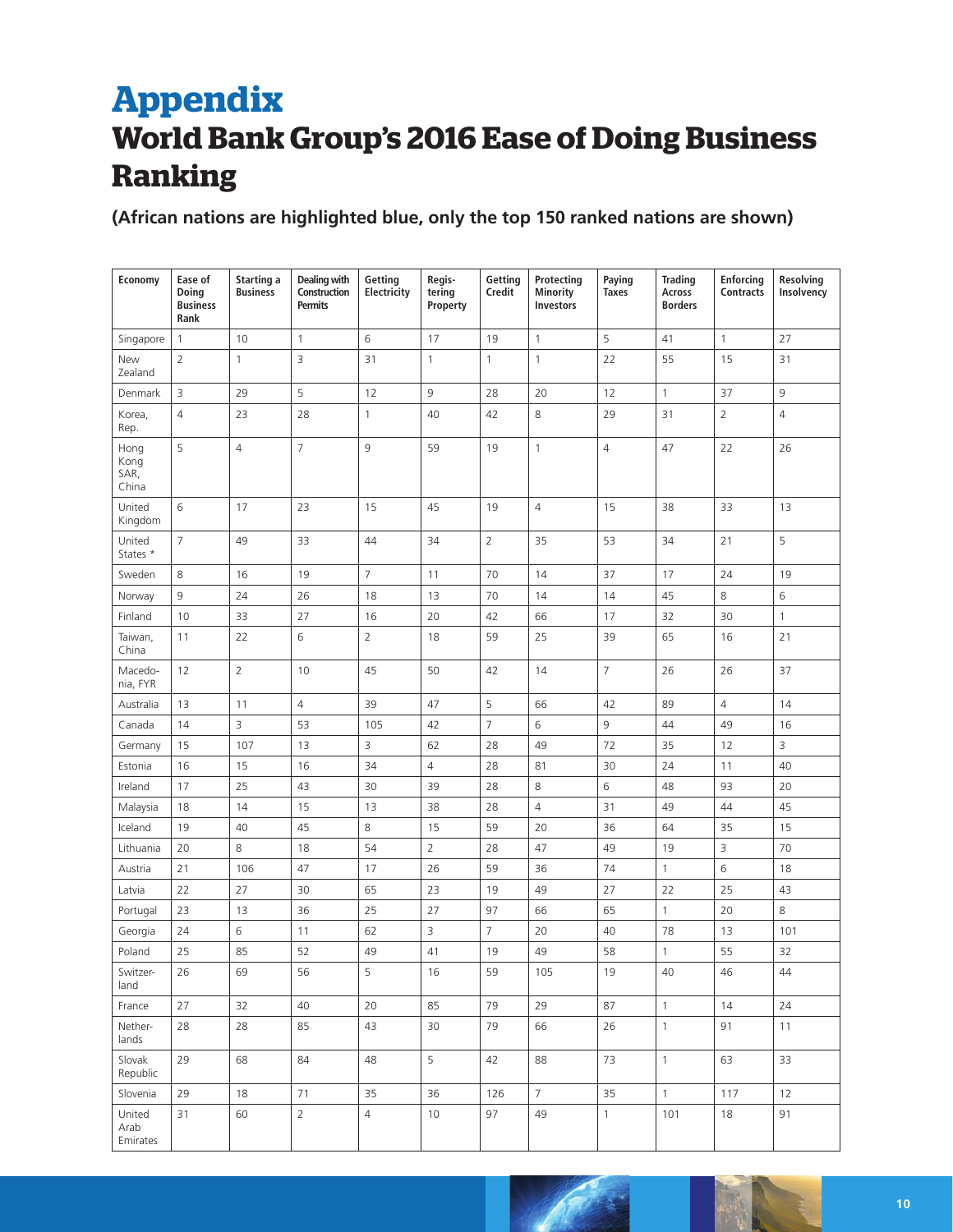| Economy                      | Ease of<br>Doing<br><b>Business</b><br>Rank | Starting a<br><b>Business</b> | <b>Dealing with</b><br>Construction<br><b>Permits</b> | Getting<br>Electricity | Regis-<br>tering<br>Property | Getting<br>Credit | Protecting<br>Minority<br><b>Investors</b> | Paying<br><b>Taxes</b> | <b>Trading</b><br>Across<br><b>Borders</b> | <b>Enforcing</b><br><b>Contracts</b> | <b>Resolving</b><br>Insolvency |
|------------------------------|---------------------------------------------|-------------------------------|-------------------------------------------------------|------------------------|------------------------------|-------------------|--------------------------------------------|------------------------|--------------------------------------------|--------------------------------------|--------------------------------|
| Mauritius                    | 32                                          | 37                            | 35                                                    | 41                     | 99                           | 42                | 29                                         | 13                     | 66                                         | 27                                   | 39                             |
| Spain                        | 33                                          | 82                            | 101                                                   | 74                     | 49                           | 59                | 29                                         | 60                     | $\mathbf{1}$                               | 39                                   | 25                             |
| Japan *                      | 34                                          | 81                            | 68                                                    | 14                     | 48                           | 79                | 36                                         | 121                    | 52                                         | 51                                   | $\overline{2}$                 |
| Armenia                      | 35                                          | 5                             | 62                                                    | 99                     | 14                           | 42                | 49                                         | 41                     | 29                                         | 28                                   | 71                             |
| Czech<br>Republic            | 36                                          | 93                            | 127                                                   | 42                     | 37                           | 28                | 57                                         | 122                    | $\mathbf{1}$                               | 72                                   | 22                             |
| Romania                      | 37                                          | 45                            | 105                                                   | 133                    | 64                           | $\overline{7}$    | 57                                         | 55                     | $\mathbf{1}$                               | 34                                   | 46                             |
| Bulgaria                     | 38                                          | 52                            | 51                                                    | 100                    | 63                           | 28                | 14                                         | 88                     | 20                                         | 52                                   | 48                             |
| Mexico *                     | 38                                          | 65                            | 67                                                    | 72                     | 106                          | 5                 | 57                                         | 92                     | 59                                         | 41                                   | 28                             |
| Croatia                      | 40                                          | 83                            | 129                                                   | 66                     | 60                           | 70                | 29                                         | 38                     | $\mathbf{1}$                               | 10                                   | 59                             |
| Kazakh-<br>stan              | 41                                          | 21                            | 92                                                    | 71                     | 19                           | 70                | 25                                         | 18                     | 122                                        | 9                                    | 47                             |
| Hungary                      | 42                                          | 55                            | 88                                                    | 117                    | 29                           | 19                | 81                                         | 95                     | $\mathbf{1}$                               | 23                                   | 65                             |
| Belgium                      | 43                                          | 20                            | 54                                                    | 53                     | 132                          | 97                | 57                                         | 90                     | $\mathbf{1}$                               | 53                                   | 10                             |
| Belarus                      | 44                                          | 12                            | 34                                                    | 89                     | $\overline{7}$               | 109               | 57                                         | 63                     | 25                                         | 29                                   | 69                             |
| Italy                        | 45                                          | 50                            | 86                                                    | 59                     | 24                           | 97                | 36                                         | 137                    | $\mathbf{1}$                               | 111                                  | 23                             |
| Montene-<br>gro              | 46                                          | 59                            | 91                                                    | 163                    | 79                           | $\overline{7}$    | 36                                         | 64                     | 42                                         | 43                                   | 36                             |
| Cyprus                       | 47                                          | 64                            | 145                                                   | 67                     | 92                           | 42                | 25                                         | 44                     | 43                                         | 143                                  | 17                             |
| Chile                        | 48                                          | 62                            | 24                                                    | 51                     | 56                           | 79                | 36                                         | 33                     | 63                                         | 56                                   | 58                             |
| Thailand                     | 49                                          | 96                            | 39                                                    | 11                     | 57                           | 97                | 36                                         | 70                     | 56                                         | 57                                   | 49                             |
| Peru                         | 50                                          | 97                            | 48                                                    | 64                     | 35                           | 15                | 49                                         | 50                     | 88                                         | 69                                   | 74                             |
| Russian<br>Federa-<br>tion * | 51                                          | 41                            | 119                                                   | 29                     | 8                            | 42                | 66                                         | 47                     | 170                                        | 5                                    | 51                             |
| Moldova                      | 52                                          | 26                            | 170                                                   | 104                    | 21                           | 28                | 36                                         | 78                     | 33                                         | 67                                   | 60                             |
| Israel                       | 53                                          | 56                            | 96                                                    | 91                     | 127                          | 42                | 8                                          | 103                    | 58                                         | 77                                   | 29                             |
| Colombia                     | 54                                          | 84                            | 38                                                    | 69                     | 54                           | $\overline{2}$    | 14                                         | 136                    | 110                                        | 180                                  | 30                             |
| Turkey                       | 55                                          | 94                            | 98                                                    | 36                     | 52                           | 79                | 20                                         | 61                     | 62                                         | 36                                   | 124                            |
| Mongolia                     | 56                                          | 36                            | 25                                                    | 134                    | 44                           | 59                | 8                                          | 91                     | 74                                         | 80                                   | 89                             |
| Puerto<br>Rico<br>(U.S.)     | 57                                          | 51                            | 135                                                   | 57                     | 164                          | $\overline{7}$    | 88                                         | 134                    | 93                                         | 100                                  | $\overline{7}$                 |
| Costa<br>Rica                | 58                                          | $121$                         | 49                                                    | 23                     | 53                           | $\overline{7}$    | 166                                        | 80                     | 67                                         | 124                                  | 87                             |
| Serbia                       | 59                                          | 65                            | 139                                                   | 63                     | 73                           | 59                | 81                                         | 143                    | 23                                         | 73                                   | 50                             |
| Greece                       | 60                                          | 54                            | 60                                                    | 47                     | 144                          | 79                | 47                                         | 66                     | 27                                         | 132                                  | 54                             |
| Luxem-<br>bourg              | 61                                          | 80                            | 14                                                    | 28                     | 89                           | 167               | 122                                        | 21                     | $\mathbf{1}$                               | 17                                   | 80                             |
| Rwanda                       | 62                                          | 111                           | 37                                                    | 118                    | 12                           | 2 <sup>7</sup>    | 88                                         | 48                     | 156                                        | 127                                  | 72                             |
| Azerbai-<br>jan              | 63                                          | $\overline{7}$                | 114                                                   | 110                    | 22                           | 109               | 36                                         | 34                     | 94                                         | 40                                   | 84                             |
| Jamaica                      | 64                                          | 9                             | 72                                                    | 80                     | 122                          | $7^{\circ}$       | 57                                         | 146                    | 146                                        | 107                                  | 35                             |
| Bahrain                      | 65                                          | 140                           | 9                                                     | 77                     | 25                           | 109               | 111                                        | 8                      | 85                                         | 101                                  | 85                             |
| Kosovo                       | 66                                          | 47                            | 136                                                   | 124                    | 32                           | 28                | 57                                         | 67                     | 71                                         | 48                                   | 163                            |
| Kyrgyz<br>Republic           | 67                                          | 35                            | 20                                                    | 160                    | 6                            | 28                | 36                                         | 138                    | 83                                         | 137                                  | 126                            |
| Qatar                        | 68                                          | 109                           | 8                                                     | 111                    | 28                           | 133               | 122                                        | $\mathbf{1}$           | 119                                        | 112                                  | 51                             |
| Panama                       | 69                                          | 44                            | 70                                                    | 32                     | 84                           | 19                | 66                                         | 166                    | 54                                         | 148                                  | 132                            |
| Oman                         | 70                                          | 149                           | 46                                                    | 60                     | 33                           | 126               | 134                                        | 10                     | 69                                         | 70                                   | 105                            |
| Bhutan                       | 71                                          | 91                            | 79                                                    | 50                     | 51                           | 79                | 115                                        | 28                     | 21                                         | 50                                   | 189                            |
| Botswana                     | 72                                          | 143                           | 97                                                    | 122                    | 70                           | 70                | 81                                         | 71                     | 51                                         | 128                                  | 56                             |

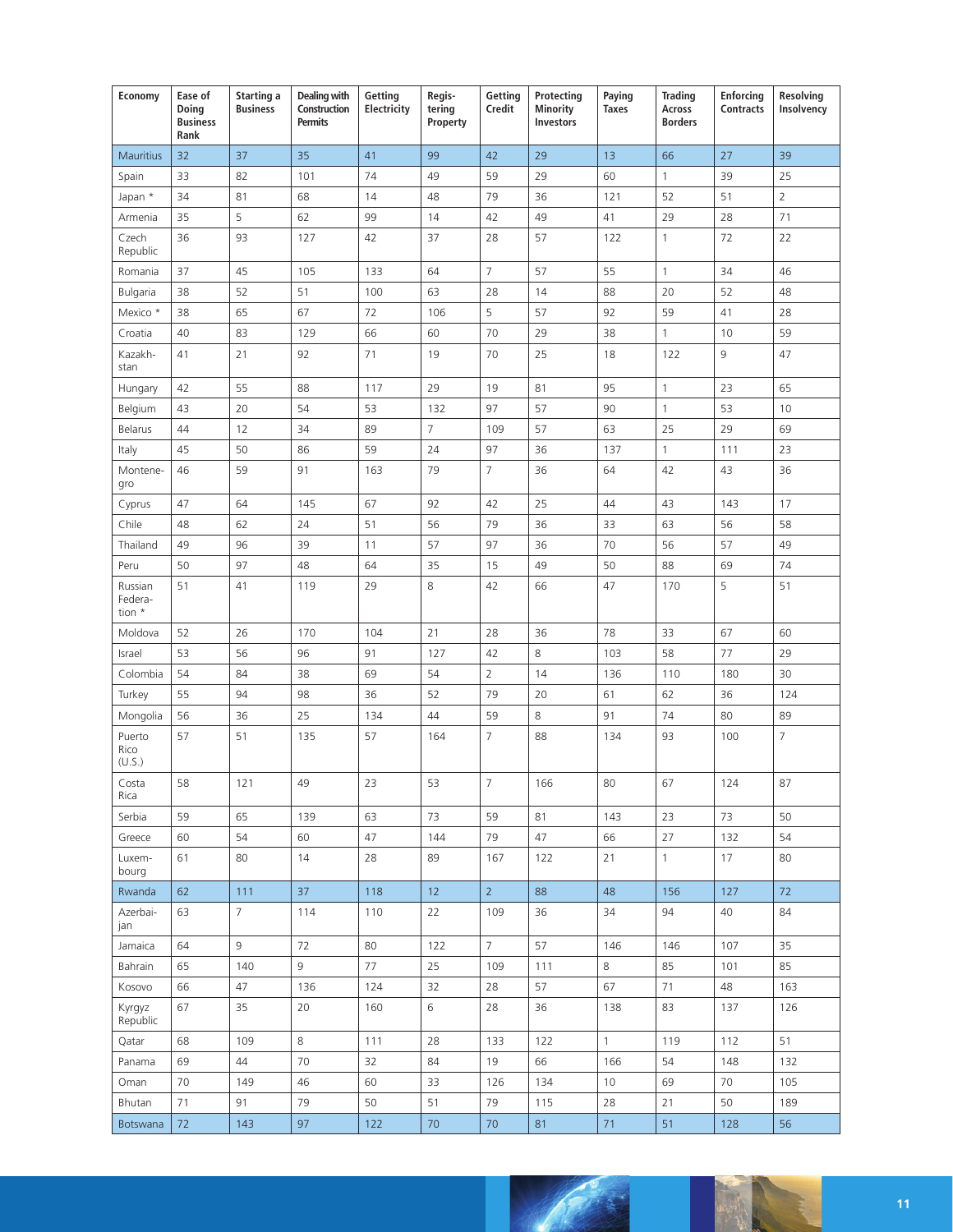| Economy                        | Ease of<br>Doing<br><b>Business</b><br>Rank | Starting a<br><b>Business</b> | <b>Dealing with</b><br>Construction<br><b>Permits</b> | Getting<br>Electricity | Regis-<br>tering<br>Property | Getting<br>Credit | Protecting<br><b>Minority</b><br>Investors | Paying<br><b>Taxes</b> | <b>Trading</b><br>Across<br><b>Borders</b> | <b>Enforcing</b><br><b>Contracts</b> | Resolving<br>Insolvency |
|--------------------------------|---------------------------------------------|-------------------------------|-------------------------------------------------------|------------------------|------------------------------|-------------------|--------------------------------------------|------------------------|--------------------------------------------|--------------------------------------|-------------------------|
| South<br>Africa                | 73                                          | 120                           | 90                                                    | 168                    | 101                          | 59                | 14                                         | 20                     | 130                                        | 119                                  | 41                      |
| Tunisia                        | 74                                          | 103                           | 57                                                    | 38                     | 86                           | 126               | 105                                        | 81                     | 91                                         | 81                                   | 57                      |
| Morocco                        | 75                                          | 43                            | 29                                                    | 55                     | 76                           | 109               | 105                                        | 62                     | 102                                        | 59                                   | 130                     |
| San<br>Marino                  | 76                                          | 113                           | 64                                                    | 10                     | 80                           | 181               | 122                                        | 32                     | 18                                         | 82                                   | 106                     |
| St. Lucia                      | 77                                          | 67                            | 50                                                    | 26                     | 104                          | 152               | 66                                         | 83                     | 72                                         | 67                                   | 109                     |
| Tonga                          | 78                                          | 53                            | 22                                                    | 61                     | 154                          | 42                | 115                                        | 82                     | 87                                         | 97                                   | 131                     |
| Bosnia<br>and Her-<br>zegovina | 79                                          | 175                           | 171                                                   | 119                    | 97                           | 42                | 66                                         | 154                    | 28                                         | 66                                   | 38                      |
| Malta                          | 80                                          | 132                           | 83                                                    | 86                     | 96                           | 174               | 36                                         | 25                     | 39                                         | 61                                   | 83                      |
| Guate-<br>mala                 | 81                                          | 101                           | 106                                                   | 21                     | 75                           | 15                | 174                                        | 50                     | 78                                         | 173                                  | 153                     |
| Saudi<br>Arabia                | 82                                          | 130                           | 17                                                    | 24                     | 31                           | 79                | 99                                         | $\mathsf{3}$           | 150                                        | 86                                   | 189                     |
| Ukraine                        | 83                                          | 30                            | 140                                                   | 137                    | 61                           | 19                | 88                                         | 107                    | 109                                        | 98                                   | 141                     |
| Brunei<br>Darus-<br>salam      | 84                                          | 74                            | 21                                                    | 68                     | 148                          | 79                | 134                                        | 16                     | 121                                        | 113                                  | 98                      |
| China *                        | 84                                          | 136                           | 176                                                   | 92                     | 43                           | 79                | 134                                        | 132                    | 96                                         | $\overline{7}$                       | 55                      |
| El Salva-<br>dor               | 86                                          | 125                           | 156                                                   | 107                    | 71                           | 15                | 155                                        | 162                    | 46                                         | 109                                  | 79                      |
| Uzbeki-<br>stan                | 87                                          | 42                            | 151                                                   | 112                    | 87                           | 42                | 88                                         | 115                    | 159                                        | 32                                   | 75                      |
| Fiji                           | 88                                          | 167                           | 111                                                   | 78                     | 55                           | 79                | 111                                        | 108                    | 73                                         | 88                                   | 89                      |
| Trinidad<br>and<br>Tobago      | 88                                          | 72                            | 144                                                   | 27                     | 151                          | 42                | 36                                         | 114                    | 114                                        | 167                                  | 67                      |
| Vietnam                        | 90                                          | 119                           | 12                                                    | 108                    | 58                           | 28                | 122                                        | 168                    | 99                                         | 74                                   | 123                     |
| Dominica                       | 91                                          | 63                            | 115                                                   | 37                     | 165                          | 133               | 66                                         | 98                     | 61                                         | 83                                   | 129                     |
| Uruguay                        | 92                                          | 61                            | 160                                                   | 40                     | 110                          | 59                | 122                                        | 130                    | 153                                        | 104                                  | 64                      |
| Domin-<br>ican<br>Republic     | 93                                          | 110                           | 44                                                    | 149                    | 82                           | 97                | 81                                         | 77                     | 57                                         | 115                                  | 159                     |
| Vanuatu                        | 94                                          | 147                           | 143                                                   | 82                     | 81                           | 28                | 134                                        | 54                     | 134                                        | 139                                  | 110                     |
| Sey-<br>chelles                | 95                                          | 131                           | 123                                                   | 139                    | 67                           | 109               | 105                                        | 43                     | 86                                         | 138                                  | 63                      |
| Samoa                          | 96                                          | 39                            | 93                                                    | 52                     | 65                           | 152               | 57                                         | 100                    | 151                                        | 79                                   | 133                     |
| Albania                        | 97                                          | 58                            | 189                                                   | 162                    | 107                          | 42                | 8                                          | 142                    | 37                                         | 96                                   | 42                      |
| Zambia                         | 97                                          | 78                            | 110                                                   | 123                    | 157                          | 19                | 88                                         | 46                     | 152                                        | 134                                  | 107                     |
| Nepal                          | 99                                          | 105                           | 78                                                    | 131                    | 72                           | 133               | 57                                         | 124                    | 60                                         | 152                                  | 86                      |
| Paraguay                       | 100                                         | 135                           | 55                                                    | 96                     | 78                           | 79                | 144                                        | 111                    | 135                                        | 75                                   | 102                     |
| Kuwait                         | 101                                         | 148                           | 133                                                   | 128                    | 68                           | 109               | 66                                         | 11                     | 149                                        | 58                                   | 122                     |
| Namibia<br>Philip-<br>pines    | 101<br>103                                  | 164<br>165                    | 66<br>99                                              | 76<br>19               | 174<br>112                   | 59<br>109         | 66<br>155                                  | 93<br>126              | 118<br>95                                  | 103<br>140                           | 97<br>53                |
| Antigua<br>and<br>Barbuda      | 104                                         | 107                           | 95                                                    | 33                     | 118                          | 152               | 66                                         | 161                    | 114                                        | 19                                   | 125                     |
| Swazi-<br>land                 | 105                                         | 156                           | 80                                                    | 155                    | 113                          | 70                | 134                                        | 79                     | 30                                         | 175                                  | 96                      |
| Bahamas,<br>The                | 106                                         | 118                           | 94                                                    | 114                    | 183                          | 133               | 111                                        | 24                     | 97                                         | 60                                   | 61                      |
| Sri Lanka                      | 107                                         | 98                            | 77                                                    | 81                     | 153                          | 97                | 49                                         | 158                    | 90                                         | 161                                  | 78                      |
| Kenya                          | 108                                         | 151                           | 149                                                   | 127                    | 115                          | 28                | 115                                        | 101                    | 131                                        | 102                                  | 144                     |

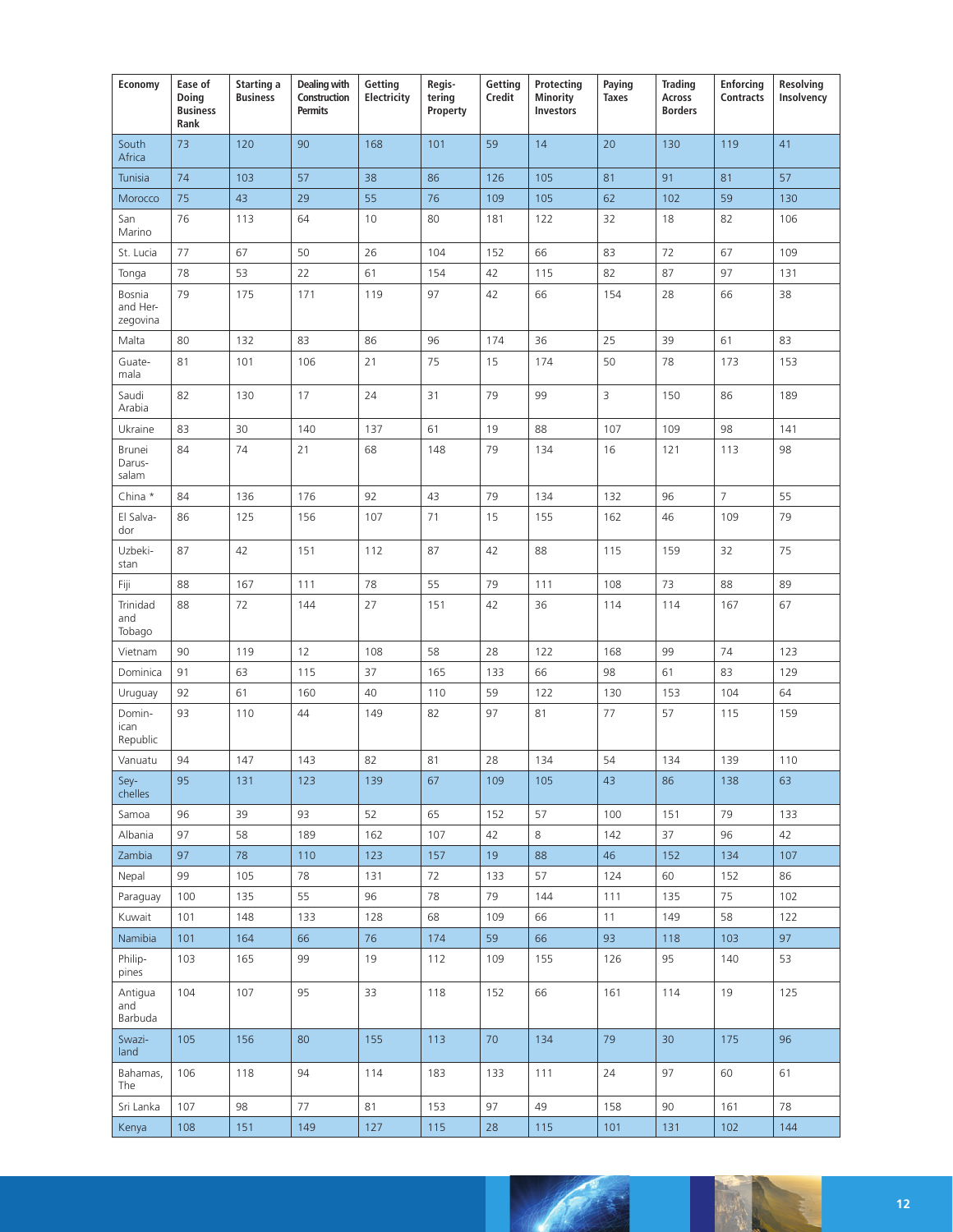| Economy                                      | Ease of<br>Doing<br><b>Business</b><br>Rank | Starting a<br><b>Business</b> | <b>Dealing with</b><br>Construction<br><b>Permits</b> | Getting<br>Electricity | Regis-<br>tering<br>Property | Getting<br>Credit | <b>Protecting</b><br>Minority<br>Investors | Paying<br><b>Taxes</b> | <b>Trading</b><br>Across<br><b>Borders</b> | <b>Enforcing</b><br><b>Contracts</b> | Resolving<br>Insolvency |
|----------------------------------------------|---------------------------------------------|-------------------------------|-------------------------------------------------------|------------------------|------------------------------|-------------------|--------------------------------------------|------------------------|--------------------------------------------|--------------------------------------|-------------------------|
| Indone-<br>sia *                             | 109                                         | 173                           | 107                                                   | 46                     | 131                          | 70                | 88                                         | 148                    | 105                                        | 170                                  | 77                      |
| Honduras                                     | 110                                         | 150                           | 87                                                    | 143                    | 88                           | $\overline{7}$    | 134                                        | 155                    | 136                                        | 150                                  | 139                     |
| St.<br>Vincent<br>and the<br>Gren-<br>adines | 111                                         | 77                            | 59                                                    | 79                     | 160                          | 152               | 66                                         | 97                     | 68                                         | 31                                   | 189                     |
| Solomon<br>Islands                           | 112                                         | 95                            | 58                                                    | 90                     | 158                          | 79                | 105                                        | 68                     | 141                                        | 160                                  | 137                     |
| Jordan                                       | 113                                         | 88                            | 103                                                   | 56                     | 98                           | 185               | 163                                        | 52                     | 50                                         | 126                                  | 146                     |
| Ghana                                        | 114                                         | 102                           | 132                                                   | 121                    | 77                           | 42                | 66                                         | 106                    | 171                                        | 116                                  | 161                     |
| Lesotho                                      | 114                                         | 112                           | 172                                                   | 147                    | 108                          | 152               | 99                                         | 109                    | 36                                         | 85                                   | 117                     |
| Brazil *                                     | 116                                         | 174                           | 169                                                   | 22                     | 130                          | 97                | 29                                         | 178                    | 145                                        | 45                                   | 62                      |
| Ecuador                                      | 117                                         | 166                           | 74                                                    | 97                     | 69                           | 97                | 115                                        | 139                    | 120                                        | 99                                   | 148                     |
| Iran,<br>Islamic<br>Rep.                     | 118                                         | 87                            | 69                                                    | 88                     | 91                           | 97                | 150                                        | 123                    | 167                                        | 62                                   | 140                     |
| Barbados                                     | 119                                         | 100                           | 158                                                   | 87                     | 134                          | 126               | 166                                        | 99                     | 127                                        | 164                                  | 34                      |
| Belize                                       | 120                                         | 159                           | 81                                                    | 73                     | 128                          | 162               | 122                                        | 69                     | 117                                        | 133                                  | 81                      |
| Argentina                                    | 121                                         | 157                           | 173                                                   | 85                     | 116                          | 79                | 49                                         | 170                    | 143                                        | 38                                   | 95                      |
| Uganda                                       | 122                                         | 168                           | 161                                                   | 167                    | 120                          | 42                | 99                                         | 105                    | 128                                        | 78                                   | 104                     |
| Lebanon                                      | 123                                         | 114                           | 130                                                   | 116                    | 103                          | 109               | 134                                        | 45                     | 147                                        | 135                                  | 134                     |
| St. Kitts<br>and Nevis                       | 124                                         | 90                            | 32                                                    | 84                     | 170                          | 152               | 88                                         | 147                    | 70                                         | 42                                   | 189                     |
| Nicara-<br>gua                               | 125                                         | 123                           | 168                                                   | 94                     | 147                          | 97                | 150                                        | 165                    | 81                                         | 94                                   | 103                     |
| Cabo<br>Verde                                | 126                                         | 75                            | 104                                                   | 140                    | 74                           | 109               | 163                                        | 94                     | 106                                        | 47                                   | 189                     |
| Cambo-<br>dia                                | 127                                         | 180                           | 181                                                   | 145                    | 121                          | 15                | 111                                        | 95                     | 98                                         | 174                                  | 82                      |
| Maldives                                     | 128                                         | 48                            | 41                                                    | 141                    | 171                          | 126               | 134                                        | 128                    | 137                                        | 95                                   | 135                     |
| West<br>Bank and<br>Gaza                     | 129                                         | 170                           | 162                                                   | 75                     | 95                           | 109               | 144                                        | 56                     | 84                                         | 90                                   | 189                     |
| India *                                      | 130                                         | 155                           | 183                                                   | 70                     | 138                          | 42                | 8                                          | 157                    | 133                                        | 178                                  | 136                     |
| Egypt,<br>Arab<br>Rep.                       | 131                                         | $73\,$                        | 113                                                   | 144                    | 111                          | 79                | 122                                        | 151                    | 157                                        | 155                                  | 119                     |
| Tajikistan                                   | 132                                         | 57                            | 152                                                   | 177                    | 102                          | 109               | 29                                         | 172                    | 132                                        | 54                                   | 147                     |
| Mozam-<br>bique                              | 133                                         | 124                           | 31                                                    | 164                    | 105                          | 152               | 99                                         | 120                    | 129                                        | 184                                  | 66                      |
| Lao PDR                                      | 134                                         | 153                           | 42                                                    | 158                    | 66                           | 70                | 178                                        | 127                    | 108                                        | 92                                   | 189                     |
| Grenada                                      | 135                                         | 76                            | 100                                                   | 58                     | 139                          | 133               | 122                                        | 132                    | 138                                        | 89                                   | 189                     |
| Palau                                        | 136                                         | 116                           | 101                                                   | 138                    | 46                           | 79                | 182                                        | 131                    | 155                                        | 130                                  | 166                     |
| Guyana                                       | 137                                         | 92                            | 138                                                   | 165                    | 125                          | 167               | 99                                         | 117                    | 139                                        | 87                                   | 156                     |
| Pakistan                                     | 138                                         | 122                           | 61                                                    | 157                    | 137                          | 133               | 25                                         | 171                    | 169                                        | 151                                  | 94                      |
| Tanzania                                     | 139                                         | 129                           | 126                                                   | 83                     | 133                          | 152               | 122                                        | 150                    | 180                                        | 64                                   | 99                      |
| Marshall<br>Islands                          | 140                                         | 71                            | 63                                                    | 125                    | 189                          | 79                | 178                                        | 125                    | 75                                         | 65                                   | 167                     |
| Malawi                                       | 141                                         | 161                           | 65                                                    | 175                    | 93                           | 152               | 115                                        | 102                    | 123                                        | 147                                  | 164                     |
| Côte<br>d'Ivoire                             | 142                                         | 46                            | 180                                                   | 146                    | 109                          | 133               | 155                                        | 176                    | 142                                        | 120                                  | 76                      |
| <b>Burkina</b><br>Faso                       | 143                                         | 78                            | 76                                                    | 183                    | 149                          | 133               | 144                                        | 153                    | 103                                        | 163                                  | 112                     |

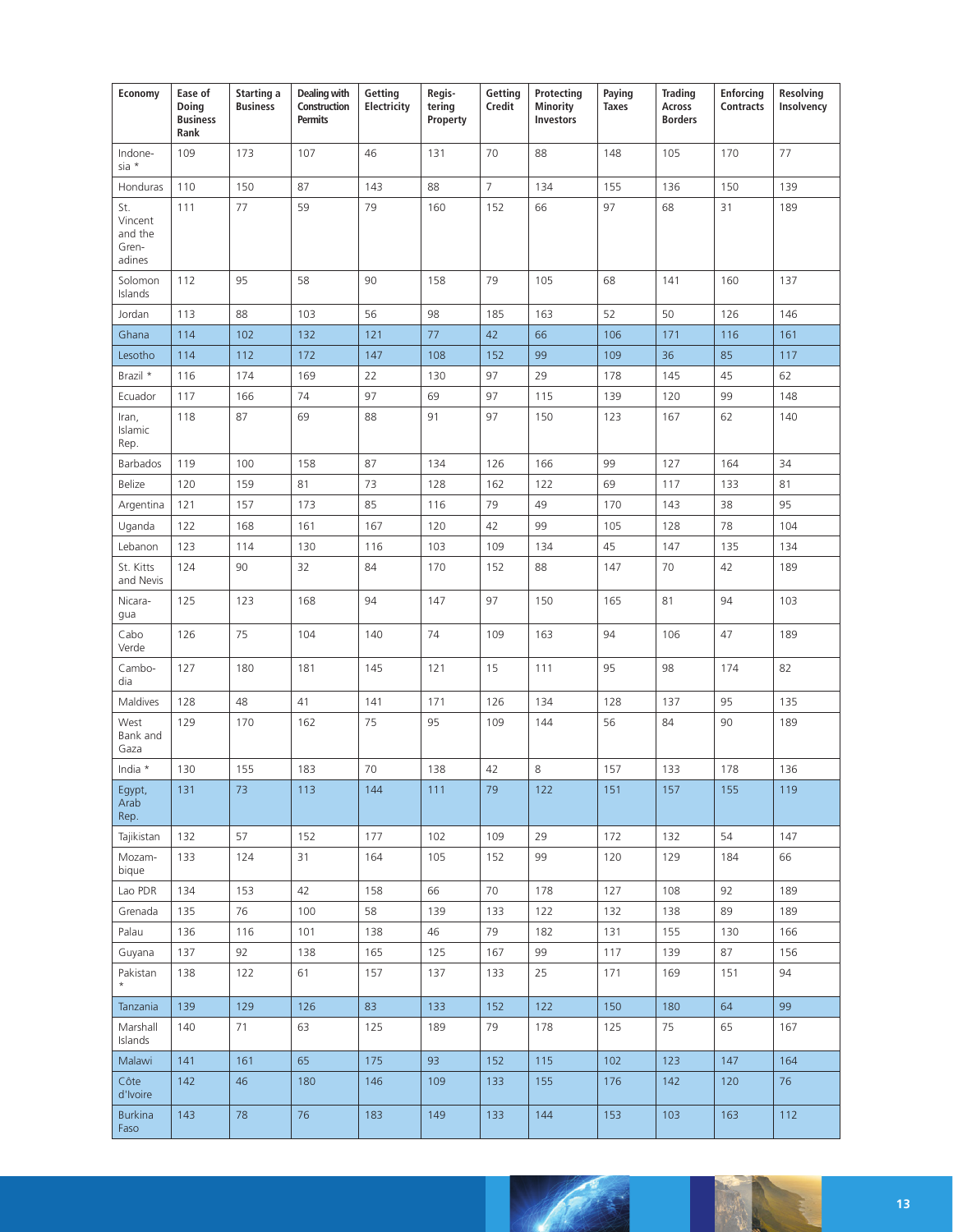| Economy                       | Ease of<br>Doing<br><b>Business</b><br>Rank | Starting a<br><b>Business</b> | Dealing with<br>Construction<br><b>Permits</b> | Getting<br>Electricity | Regis-<br>tering<br>Property | Getting<br>Credit | Protecting<br>Minority<br><b>Investors</b> | Paying<br>Taxes | <b>Trading</b><br><b>Across</b><br><b>Borders</b> | <b>Enforcing</b><br><b>Contracts</b> | Resolving<br>Insolvency |
|-------------------------------|---------------------------------------------|-------------------------------|------------------------------------------------|------------------------|------------------------------|-------------------|--------------------------------------------|-----------------|---------------------------------------------------|--------------------------------------|-------------------------|
| Mali                          | 143                                         | 172                           | 152                                            | 151                    | 140                          | 133               | 166                                        | 149             | 82                                                | 149                                  | 100                     |
| Papua<br><b>New</b><br>Guinea | 145                                         | 138                           | 127                                            | 98                     | 119                          | 167               | 99                                         | 110             | 163                                               | 169                                  | 138                     |
| Ethiopia                      | 146                                         | 176                           | 73                                             | 129                    | 141                          | 167               | 166                                        | 113             | 166                                               | 84                                   | 114                     |
| Sierra<br>Leone               | 147                                         | 99                            | 142                                            | 178                    | 159                          | 152               | 88                                         | 129             | 164                                               | 105                                  | 142                     |
| Microne-<br>sia, Fed.<br>Sts. | 148                                         | 162                           | 141                                            | 103                    | 189                          | 70                | 185                                        | 116             | 53                                                | 181                                  | 116                     |
| Kiribati                      | 149                                         | 142                           | 137                                            | 173                    | 142                          | 162               | 122                                        | 23              | 112                                               | 114                                  | 189                     |
| Togo                          | 150                                         | 133                           | 179                                            | 109                    | 182                          | 133               | 155                                        | 163             | 126                                               | 125                                  | 93                      |

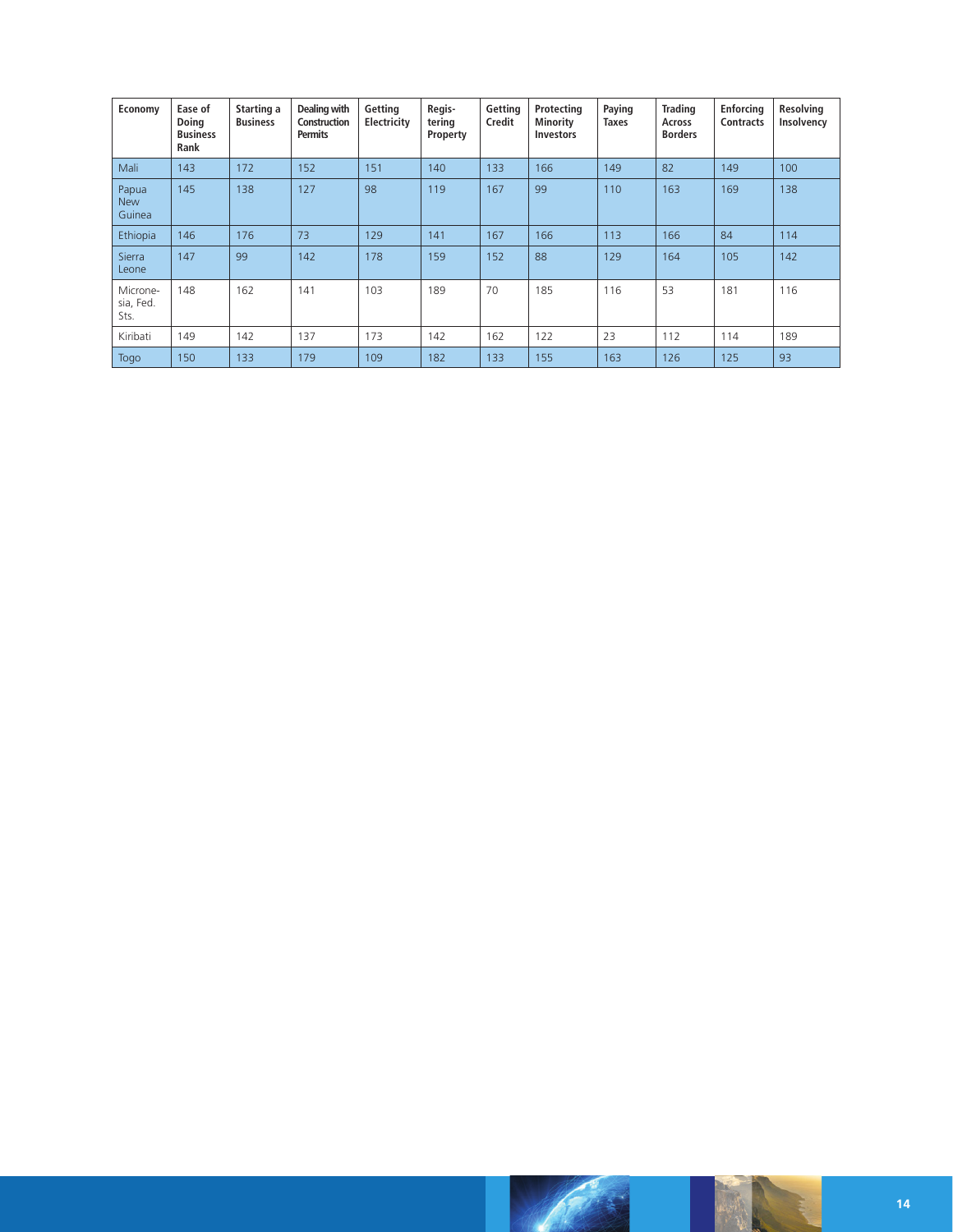## <span id="page-14-0"></span>**Appendix**

### **Challenges and Opportunities in Major African Economies**

### Northern Africa

| Country | Country<br><b>Overview</b>                                                                                                                                                                                                                                                                                      | Legal<br><b>Framework</b>                                                                                                                                                                                                                                                                                | <b>Opportunities</b>                                                                                                                                                                                                                                                                                                                                             | <b>Challenges</b>                                                                                                                                                      | Other<br><b>Information</b> |
|---------|-----------------------------------------------------------------------------------------------------------------------------------------------------------------------------------------------------------------------------------------------------------------------------------------------------------------|----------------------------------------------------------------------------------------------------------------------------------------------------------------------------------------------------------------------------------------------------------------------------------------------------------|------------------------------------------------------------------------------------------------------------------------------------------------------------------------------------------------------------------------------------------------------------------------------------------------------------------------------------------------------------------|------------------------------------------------------------------------------------------------------------------------------------------------------------------------|-----------------------------|
| Morocco | • Morocco is a stable<br>emerging market.<br>• The major resources<br>of the Moroccan<br>economy are agriculture,<br>phosphates, renewable<br>energy and tourism.<br>• The automobile,<br>offshoring and the<br>aeronautic industries are<br>also developing and are<br>becoming key sectors of<br>the economy. | • A quite<br>sophisticated civil<br>law legal system<br>largely inspired<br>from French law<br>• A legal system<br>favourable<br>to foreign<br>investment: free<br>repatriation of<br>the revenues<br>generated by<br>the investment<br>made in Morocco<br>(dividends,<br>liquidation<br>proceeds, etc.) | • Morocco is<br>a gateway to<br>investments<br>in the African<br>continent (more<br>particularly since<br>the creation<br>of Casablanca<br>Finance City)<br>• Substantial<br>reforms have<br>been undertaken<br>to improve<br>Moroccan<br>investment<br>climate:<br>modernisation of<br>financial markets,<br>creation of tax<br>and customs<br>incentives, etc. | • To improve its<br>judicial system<br>which suffers<br>from a lack of<br>transparency<br>(all the court<br>decisions are not<br>publicly available)<br>and efficiency | N/A                         |

### Central Africa

| Country                                     | Country<br><b>Overview</b>                                                                                                                                                                                    | Legal<br><b>Framework</b>                                                                                                                                   | <b>Opportunities</b>                                                                                                                                                                                                                                                                                                               | <b>Challenges</b>                                                                                                                                                                             | Other<br><b>Information</b>                                                                                                                  |
|---------------------------------------------|---------------------------------------------------------------------------------------------------------------------------------------------------------------------------------------------------------------|-------------------------------------------------------------------------------------------------------------------------------------------------------------|------------------------------------------------------------------------------------------------------------------------------------------------------------------------------------------------------------------------------------------------------------------------------------------------------------------------------------|-----------------------------------------------------------------------------------------------------------------------------------------------------------------------------------------------|----------------------------------------------------------------------------------------------------------------------------------------------|
| Democratic<br>Republic<br>of Congo<br>(DRC) | • Second largest<br>country in Africa<br>• Economy relies<br>heavily on mining<br>• Annual average<br>economic growth<br>rate of 7.7%<br>in 2010-2015,<br>well above the<br>average in Sub-<br>Saharan Africa | • Civil law<br>tradition<br>• Accession to<br>the OHADA<br>Treaty, the<br>organization<br>for the<br>harmonization of<br>business law in<br>Africa, in 2012 | • DRC has the<br>potential to<br>become one<br>of the richest<br>countries on the<br>African continent<br>and a driver of<br>African growth.<br>• Enormous<br>opportunities<br>for extractive<br>industry<br>$\bullet$ Huge<br>investments<br>required in<br>infrastructure<br>• FMCG and<br>Service Industries<br>developing fast | • Political<br>uncertainty<br>(legislative<br>elections planned<br>for November<br>2016 have yet to<br>be confirmed)<br>$\bullet$ Heavy<br>bureaucracy<br>$\bullet$ Lack of<br>infrastructure | • Useful springboard for<br>investors into the wider<br>Central African region<br>• Strong presence of<br>Chinese companies and<br>investors |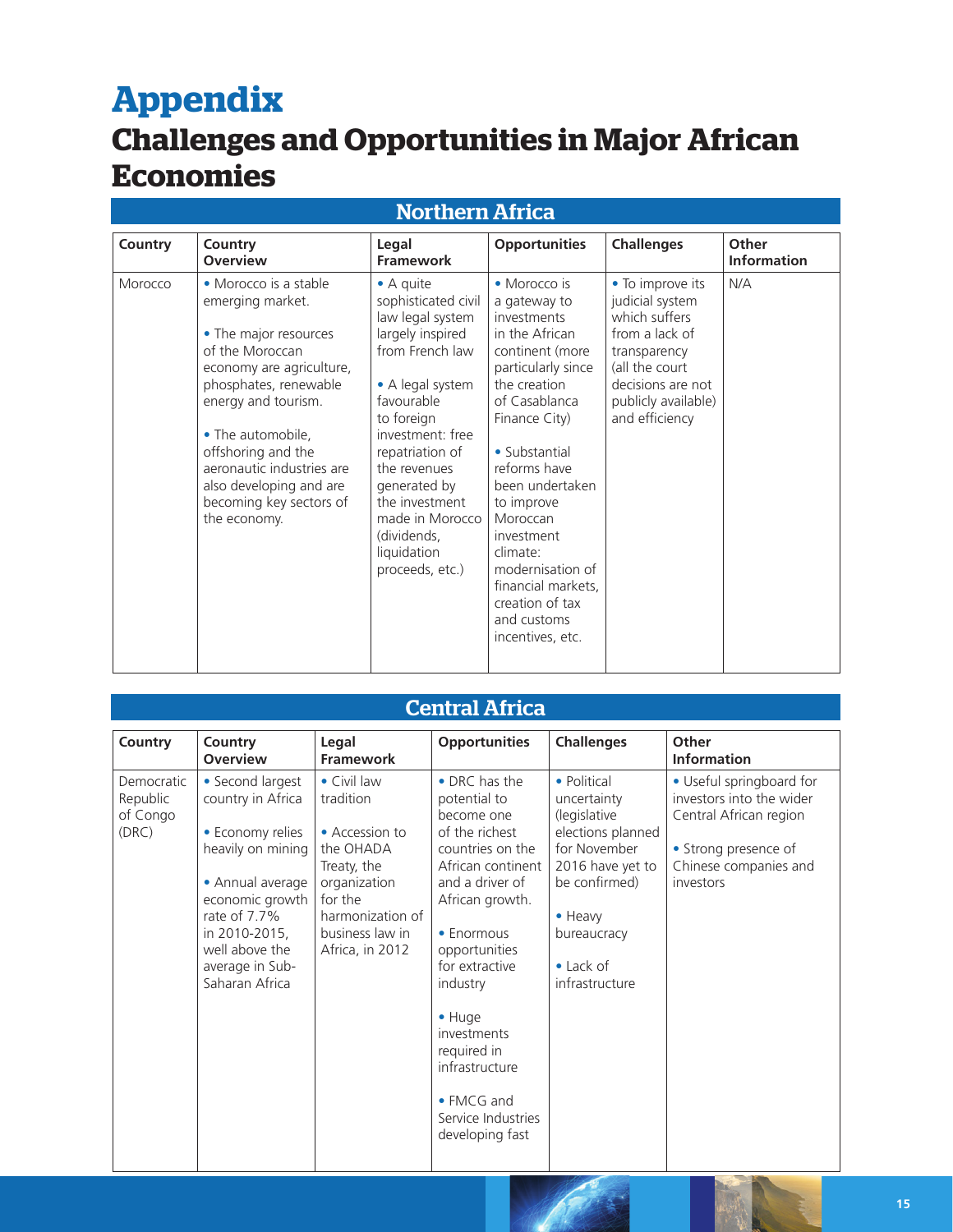### Southern Africa

| Country<br>Country<br><b>Overview</b>                                                                  | Legal<br><b>Framework</b>                                                                                                                                                                                                                                                             | <b>Opportunities</b>                                                           | <b>Challenges</b>                                                                                                                                                                                                                                            | Other<br><b>Information</b>                                        |
|--------------------------------------------------------------------------------------------------------|---------------------------------------------------------------------------------------------------------------------------------------------------------------------------------------------------------------------------------------------------------------------------------------|--------------------------------------------------------------------------------|--------------------------------------------------------------------------------------------------------------------------------------------------------------------------------------------------------------------------------------------------------------|--------------------------------------------------------------------|
| • Third in Africa<br><b>Botswana</b><br>in terms of ease<br>of doing business                          | • Based on Roman-Dutch<br>law, where freedom to<br>contact is king                                                                                                                                                                                                                    | • Relatively easy<br>to invest, similar<br>to South Africa<br>incentives, etc. | • Litigation over<br>government<br>tenders                                                                                                                                                                                                                   | • Success story<br>based on good<br>governance                     |
| • Highest credit<br>rating in Africa<br>• 84% literacy<br>rate<br>• 28/168 on<br>transparency<br>index | • Robust legal system<br>• Shares same common<br>law as South Africa<br>• Decisions of Courts of<br>Appeal are world-class<br>. No BEE or indigenisation<br>laws, rather citizen<br>economic empowerment<br>policy<br>• Competition<br>Commission is reliable<br>(not part of COMESA) |                                                                                | • Citizen<br>economic<br>empowerment<br>policy may<br>frustrate those<br>who wish<br>to establish<br>wholly-owned<br>subsidiaries<br>• Issues of<br>capacity - there<br>are not many<br>lawyers in the<br>country who<br>could handle a<br>large transaction | • An unequal<br>society<br>• Educated<br>population but<br>no work |

| Country | Country<br><b>Overview</b>                                                                                                             | Legal<br>Framework                                                                                                                                                                                                                        | <b>Opportunities</b>                                                                                       | <b>Challenges</b>                                                                                   | Other<br><b>Information</b>                                                                               |
|---------|----------------------------------------------------------------------------------------------------------------------------------------|-------------------------------------------------------------------------------------------------------------------------------------------------------------------------------------------------------------------------------------------|------------------------------------------------------------------------------------------------------------|-----------------------------------------------------------------------------------------------------|-----------------------------------------------------------------------------------------------------------|
| Namibia | • Main economic<br>driver was<br>mining sector,<br>now shifting<br>to tourism and<br>financial services,<br>fishing and<br>agriculture | • Good companies and<br>deeds registries - accurate<br>but manual<br>• Very good court system<br>- in terms of a case<br>management system, the<br>judge manages the entire<br>procedure - judgements<br>can be expected within<br>a year | • Tax advantage<br>over South Africa<br>• Attractive<br>destination for<br>investment by<br>South Africans | • Procurement<br>Bill sets out<br>indigenisation<br>requirements<br>• Need to import<br>electricity | • Stable; has<br>good leadership<br>and corruption<br>has been man-<br>aged<br>• Net importing<br>country |

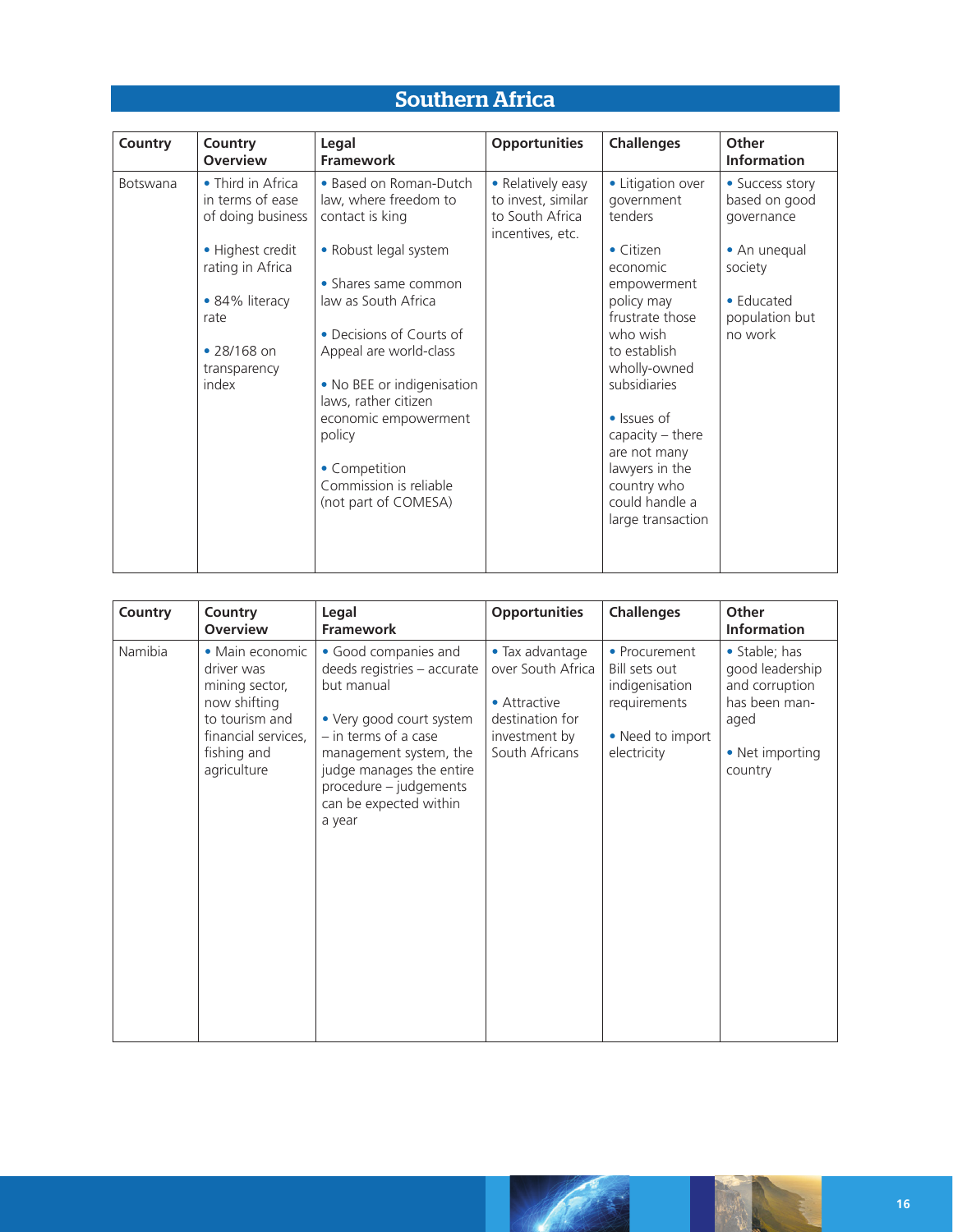| Country      | Country<br><b>Overview</b>                                                                                                                                                                                         | Legal<br><b>Framework</b>                                                                                                                                                                                                                                                                                                                | <b>Opportunities</b>                                                                                                                                                                                     | <b>Challenges</b>                                                                                                                                                                                                                                                                                                                                                                     | Other<br><b>Information</b>                                                                                                                                                                                                                                                                                                                |
|--------------|--------------------------------------------------------------------------------------------------------------------------------------------------------------------------------------------------------------------|------------------------------------------------------------------------------------------------------------------------------------------------------------------------------------------------------------------------------------------------------------------------------------------------------------------------------------------|----------------------------------------------------------------------------------------------------------------------------------------------------------------------------------------------------------|---------------------------------------------------------------------------------------------------------------------------------------------------------------------------------------------------------------------------------------------------------------------------------------------------------------------------------------------------------------------------------------|--------------------------------------------------------------------------------------------------------------------------------------------------------------------------------------------------------------------------------------------------------------------------------------------------------------------------------------------|
| South Africa | • Population of 52<br>million<br>• GDP is USD 320<br>billion<br>• One of the highest<br>Gini coefficients in<br>the world<br>• Diversified<br>economy, although<br>resources are a<br>key sector for<br>employment | · Independent<br>judiciary<br>• Highly<br>regulated<br>economy<br>• No restrictions<br>on foreign<br>ownership<br>(except 51%<br>local ownership<br>of security<br>companies)<br>• Black economic<br>empowerment<br>regulations are<br>complex<br>• JSE is well<br>regulated<br>• There are hints<br>that some SOE<br>will be privatised | • Private<br>education and<br>healthcare<br>• Companies<br>are relatively<br>cheap to foreign<br>investors as<br>a result of<br>the currency<br>devaluation<br>• Location<br>of regional<br>headquarters | • Slow economic<br>growth which is<br>partly as a result<br>of reliance on<br>resources<br>• Fears of being<br>downgraded to<br>"Junk Status"<br>as a result of<br>political issues<br>impacting the<br>Department of<br>Finance<br>$\bullet$ Public<br>education system<br>is "broken" -<br>spend more as<br>a % of GDP on<br>education than<br>most countries,<br>but not effective | • Traditionally<br>seen as<br>powerhouse of<br>Africa<br>• Contradictory<br>environment<br>seen in the<br>sophistication<br>of some parts<br>and developing<br>nature of others<br>• Legacy of<br>apartheid lives on<br>$\bullet$ Large<br>unemployment<br>rate (official $=$<br>$25\%$ , estimate =<br>40%<br>• Leadership is<br>an issue |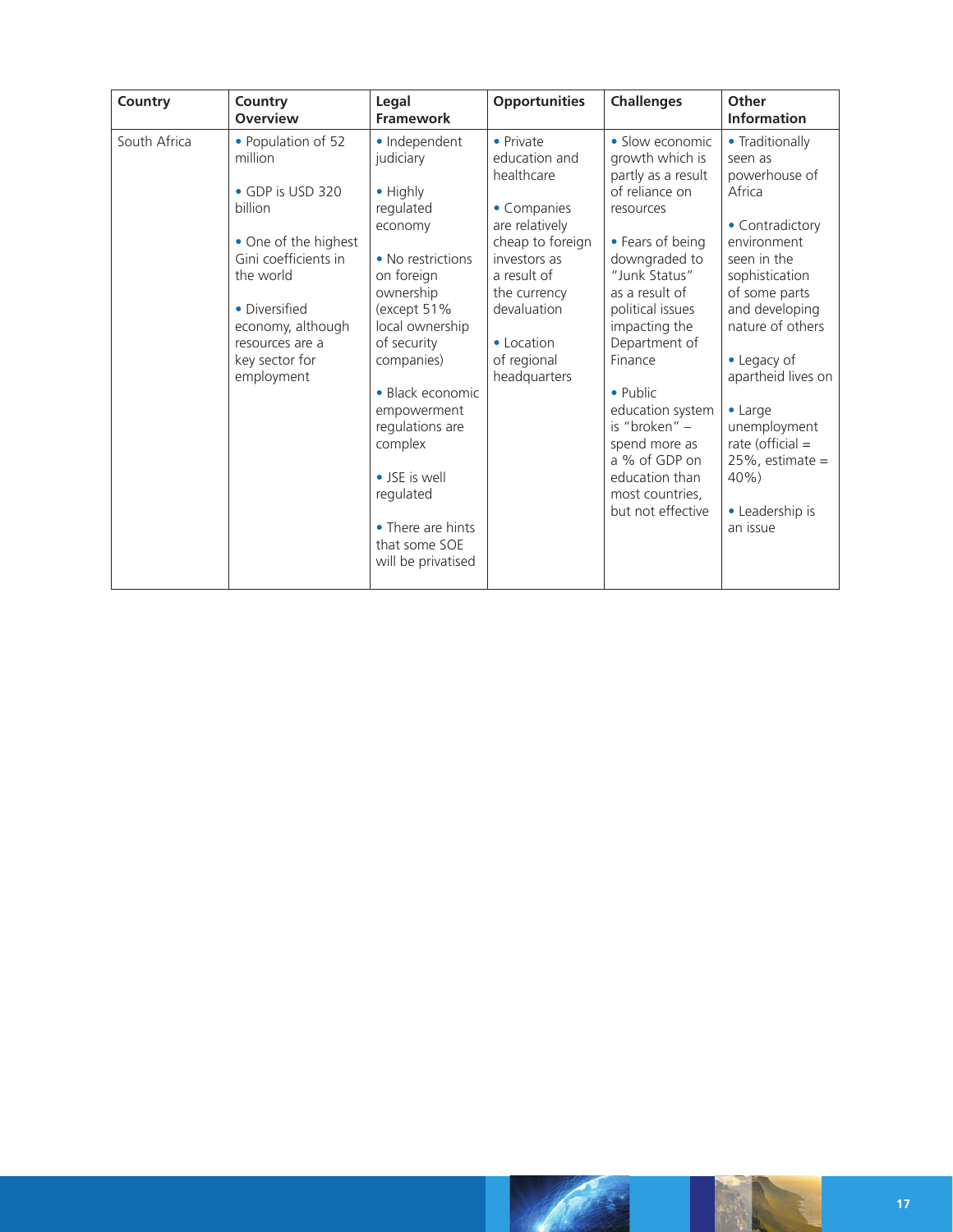### East Africa

| Country                                                                                     | Country<br><b>Overview</b>                                                                                                                          | Legal<br><b>Framework</b>                                                                                                                                                                                                                                                                                                                                                                                                                                                                                           | <b>Opportunities</b>                                                                                                                                                                                                                                                                                                               | <b>Challenges</b>                                                                                                                                                | Other<br><b>Information</b>                                                                                                                                                                                                                                                                                                                                                                     |
|---------------------------------------------------------------------------------------------|-----------------------------------------------------------------------------------------------------------------------------------------------------|---------------------------------------------------------------------------------------------------------------------------------------------------------------------------------------------------------------------------------------------------------------------------------------------------------------------------------------------------------------------------------------------------------------------------------------------------------------------------------------------------------------------|------------------------------------------------------------------------------------------------------------------------------------------------------------------------------------------------------------------------------------------------------------------------------------------------------------------------------------|------------------------------------------------------------------------------------------------------------------------------------------------------------------|-------------------------------------------------------------------------------------------------------------------------------------------------------------------------------------------------------------------------------------------------------------------------------------------------------------------------------------------------------------------------------------------------|
| Burundi, Kenya,<br>Rwanda, South<br>Sudan Tanzania,<br>Uganda<br>(and arguably<br>Ethiopia) | • Population of over<br>150 million people<br>(excluding Ethiopia's<br>75 million)<br>• Majority under the<br>age of 25<br>• GDP growth is<br>5%-7% | • Parliamentary<br>democracies,<br>strong<br>regulations<br>• Kenya's<br>legislative and<br>legal system -<br>English heritage,<br>Constitution<br>· Uganda's<br>legislative and<br>legal system -<br>English heritage,<br>Constitution<br>• Capital markets<br>and securities<br>trading<br>• Labour<br>relations - limited<br>trade union<br>powers<br>• Protection of<br>rights - registries<br>• Enforcement<br>of rights through<br>the courts,<br>arbitrations,<br>bilateral<br>investment<br>treaties, ICSID | • World Bank<br>Ease of Doing<br><b>Business Index</b><br>- Kenya and<br>Uganda are<br>below 100 on<br>the scale of 189<br>• Investment<br>opportunities<br>and government<br>incentives across<br>various sectors<br>• Free market<br>with few<br>restrictions, e.g.,<br>no currency<br>controls<br>• SOEs and local<br>ownership | • Corruption<br>and inefficiency<br>$-$ a deterrent to<br>investors<br>• Security and<br>conflict concerns<br>• The rule of law<br>/ institutional<br>challenges | • Economies are<br>divided between<br>formal sectors<br>and the informal<br>/ subsistence and<br>agricultural<br>• Education<br>is the key to<br>development<br>progress and<br>sustainability<br>• There is<br>regional<br>cooperation<br>through trade<br>blocs:<br>- East African<br>Community $-6$<br>nations<br>$-COMESA-19$<br>nations<br>- Tripartite Free<br>Trade Area - 26<br>nations |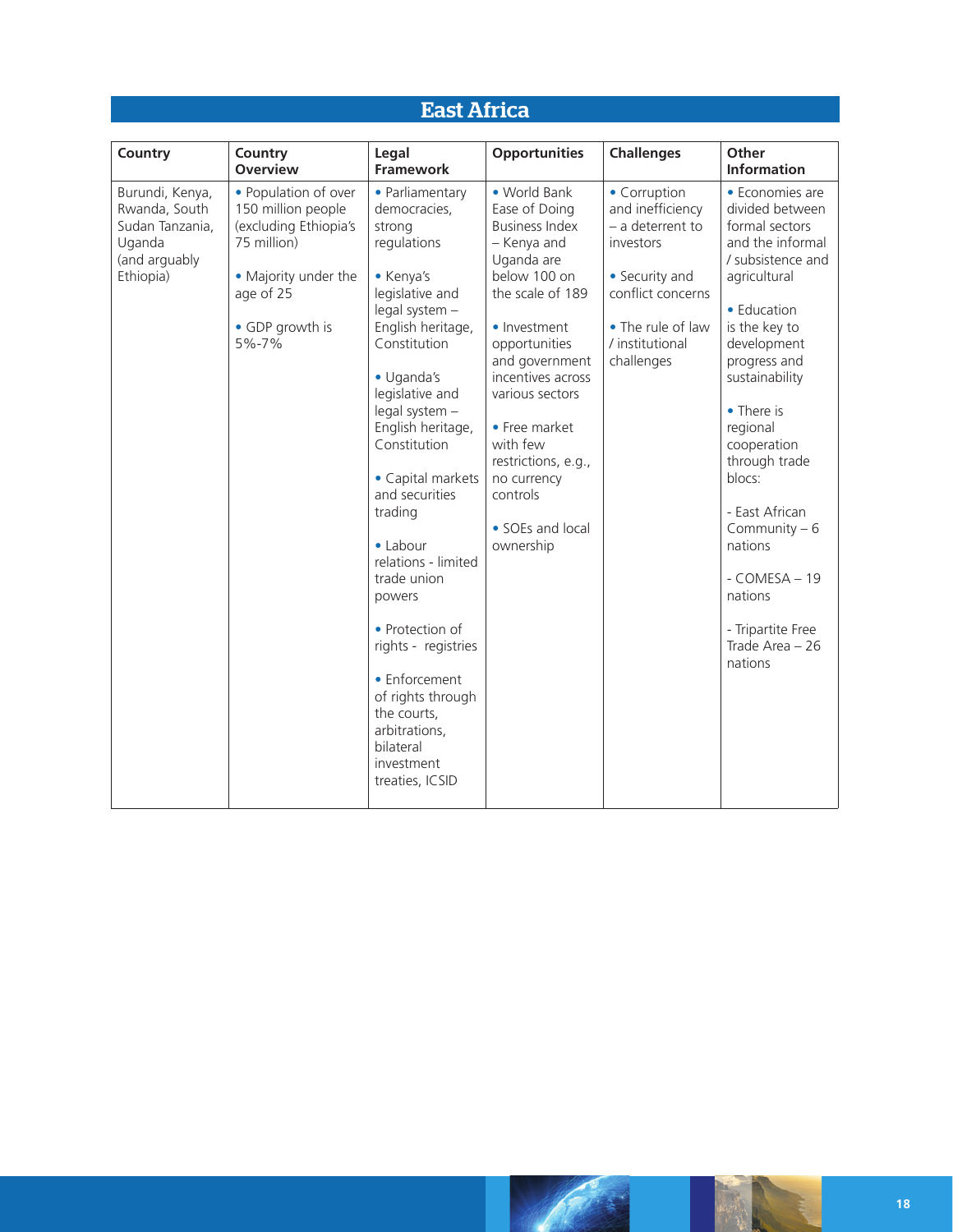### West Africa

| Country | Country<br>Overview                                                                                                                                                                                    | Legal<br>Framework                                                                                                                                                                                                                                                                                                                                                                                                                           | <b>Opportunities</b>                                                                                                                                                                                                                                                                                                                                                                                                                                                                                                                                                                                                                                                                                                                                           | <b>Challenges</b>                                                                                                                                                                                                                                                                                               | <b>Other</b><br><b>Information</b>                                                                      |
|---------|--------------------------------------------------------------------------------------------------------------------------------------------------------------------------------------------------------|----------------------------------------------------------------------------------------------------------------------------------------------------------------------------------------------------------------------------------------------------------------------------------------------------------------------------------------------------------------------------------------------------------------------------------------------|----------------------------------------------------------------------------------------------------------------------------------------------------------------------------------------------------------------------------------------------------------------------------------------------------------------------------------------------------------------------------------------------------------------------------------------------------------------------------------------------------------------------------------------------------------------------------------------------------------------------------------------------------------------------------------------------------------------------------------------------------------------|-----------------------------------------------------------------------------------------------------------------------------------------------------------------------------------------------------------------------------------------------------------------------------------------------------------------|---------------------------------------------------------------------------------------------------------|
| Ghana   | • The drivers of<br>GDP are services<br>50%, industry<br>28% and<br>agriculture 20%<br>• Mining has<br>increased from<br>2.1% to 9.5% of<br>GDP and oil and<br>gas has increased<br>from 0% to<br>6.3% | • Country of<br>extremes - there<br>are excellent<br>registries and<br>very poor ones,<br>outstanding<br>regulatory<br>commissions and<br>very poor ones<br>• Ownership<br>restrictions<br>– maximum<br>50-year lease in<br>terms of land<br>ownership<br>• The legal<br>institutional<br>structure is<br>developed,<br>but ignored -<br>always have an<br>international<br>arbitration clause<br>in contracts!<br>• Anti-bribery<br>charter | • There are signs<br>that the three-year<br>slowdown may be<br>coming to an end<br>• Currency<br>devaluation<br>is stabilised -<br>exports are now<br>more lucrative<br>(gold, cocoa, oil,<br>manganese)<br>• In terms of<br>investors, if they<br>are politically well-<br>connected then the<br>path is smooth and<br>they can reap rich<br>rewards, but there is<br>the risk of falling into<br>disfavour and then<br>facing hostility from<br>regulators and some<br>doors are closed<br>• There are those<br>who know the laws<br>and regulations and<br>apply them to the<br>fullest in pursuit<br>of replicating their<br>home existence<br>• There are those<br>that are good $-$ their<br>expertise is sound<br>• Private education<br>and healthcare | • Divisions<br>caused by<br>colonisation<br>remain<br>• Airlines follow<br>business – if<br>there was<br>sufficient<br>business, then<br>it would be<br>more efficient to<br>move among the<br>countries in the<br>region<br>• "If you have a<br>business mind,<br>every challenge<br>can be an<br>opportunity" | • It is difficult<br>to predict the<br>outcome of<br>elections because<br>they are always<br>very close |



N.

**ANT**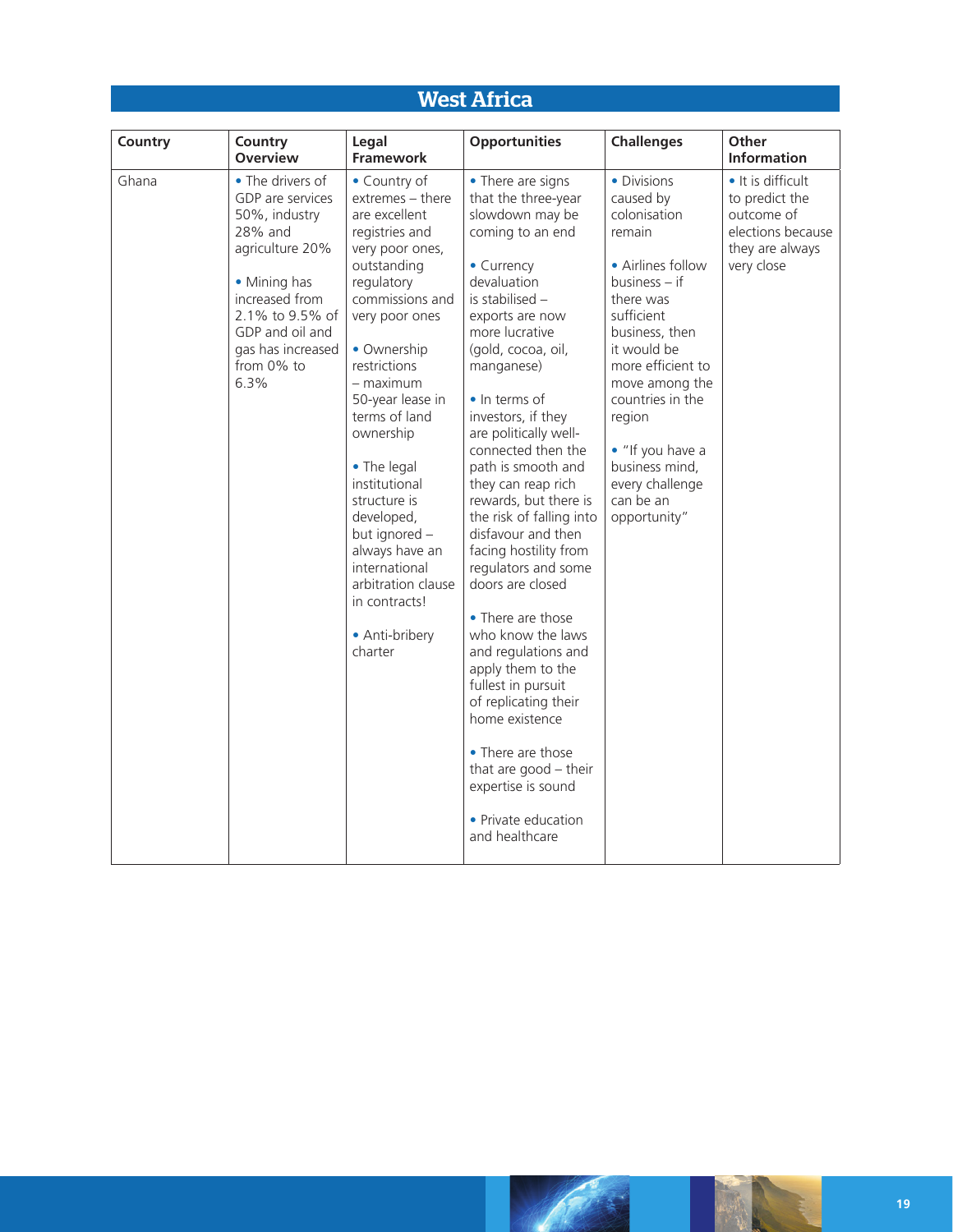| Country | Country<br><b>Overview</b>                                                                                                                                                                                                                                                                                                                              | Legal<br>Framework                                                                                                                                                                                                                                                                                                                                                                                                                                                                                                                          | <b>Opportunities</b>                                                                                                                                                                                                                                                                                                                                                                                                                                                                                                                                                                                                                                                                                                                                                                                                                                                                                                                                                                                    | <b>Challenges</b>                                                                                                                                                                                                                                                                                                                                                                       | Other<br><b>Information</b>                                                                                                                                                                                                                                                                                                                                                                                                                                                                                   |
|---------|---------------------------------------------------------------------------------------------------------------------------------------------------------------------------------------------------------------------------------------------------------------------------------------------------------------------------------------------------------|---------------------------------------------------------------------------------------------------------------------------------------------------------------------------------------------------------------------------------------------------------------------------------------------------------------------------------------------------------------------------------------------------------------------------------------------------------------------------------------------------------------------------------------------|---------------------------------------------------------------------------------------------------------------------------------------------------------------------------------------------------------------------------------------------------------------------------------------------------------------------------------------------------------------------------------------------------------------------------------------------------------------------------------------------------------------------------------------------------------------------------------------------------------------------------------------------------------------------------------------------------------------------------------------------------------------------------------------------------------------------------------------------------------------------------------------------------------------------------------------------------------------------------------------------------------|-----------------------------------------------------------------------------------------------------------------------------------------------------------------------------------------------------------------------------------------------------------------------------------------------------------------------------------------------------------------------------------------|---------------------------------------------------------------------------------------------------------------------------------------------------------------------------------------------------------------------------------------------------------------------------------------------------------------------------------------------------------------------------------------------------------------------------------------------------------------------------------------------------------------|
| Nigeria | • Main economic<br>driver is the oil<br>and gas sector,<br>which accounts<br>for more than<br>95% of the<br>country's export<br>earnings and<br>about 83%<br>of the federal<br>government's<br>revenue<br>• The current<br>administration<br>has taken steps<br>to diversify<br>the Nigerian<br>economy by<br>investing in<br>agriculture and<br>mining | $\bullet$ Good<br>companies<br>registry. Foreign<br>companies<br>wishing to carry<br>on business<br>in Nigeria are<br>required to<br>do so through<br>a separately<br>incorporated<br>local entity<br>• Nigerian courts<br>are reputed to<br>be congested<br>and cases tend<br>to drag on for<br>years; however,<br>court processes<br>and rules are<br>constantly being<br>modernised<br>to achieve the<br>expeditious and<br>efficient trial<br>of cases. The<br>amicable pre-trial<br>resolution of<br>disputes is greatly<br>encouraged | • Unconditional<br>repatriation of profits<br>and other proceeds,<br>net of taxes, from<br>foreign investments<br>in Nigeria, subject to<br>having obtained a<br>"Certificate of Capital<br>Importation" at the<br>time of investment<br>• Low rate of Value<br>Added Tax (5%)<br>· Numerous sector-<br>dependent incentives<br>including the ability to<br>apply for a 5-year tax<br>holiday on the basis of<br>a 'Pioneer Status' which<br>is granted to industries<br>that have a certain<br>minimum qualifying<br>expenditure and are<br>engaged in activities<br>that are under-<br>developed, non-existent<br>or of value to Nigeria<br>in one of the industries<br>approved pursuant to<br>the relevant statute<br>• Tax savings on<br>dividend payments to<br>treaty resident investors<br>- Where a foreign<br>investor is resident in<br>a country with which<br>Nigeria has a double<br>taxation agreement,<br>the rate of withholding<br>tax on dividends is<br>reduced from 10% to<br>7.5% | · Inadequate<br>supply of<br>electricity and<br>expensive rate<br>of alternative<br>sources<br>• Strict regulatory<br>requirements<br>may make<br>business<br>expensive<br>• The drop<br>in global oil<br>prices has had a<br>negative impact<br>on the value of<br>the Naira and<br>government<br>revenues<br>• Restrictions on<br>the importation<br>and exportation<br>of many goods | · Stable,<br>democratically<br>elected<br>government<br>• Recent ethnic<br>conflict in certain<br>parts of the<br>North and East<br>of Nigeria<br>• Insecurity<br>caused by the<br>Boko Haram sect<br>in the North-<br>Eastern part of<br>the country<br>• Net importing<br>country<br>• Pressure on<br>the federal<br>government<br>to devalue the<br>Naira against the<br>US dollar<br>· Efficient tele-<br>communication<br>system<br>• Highest<br>nominal gross<br>domestic<br>product (GDP) in<br>Africa |

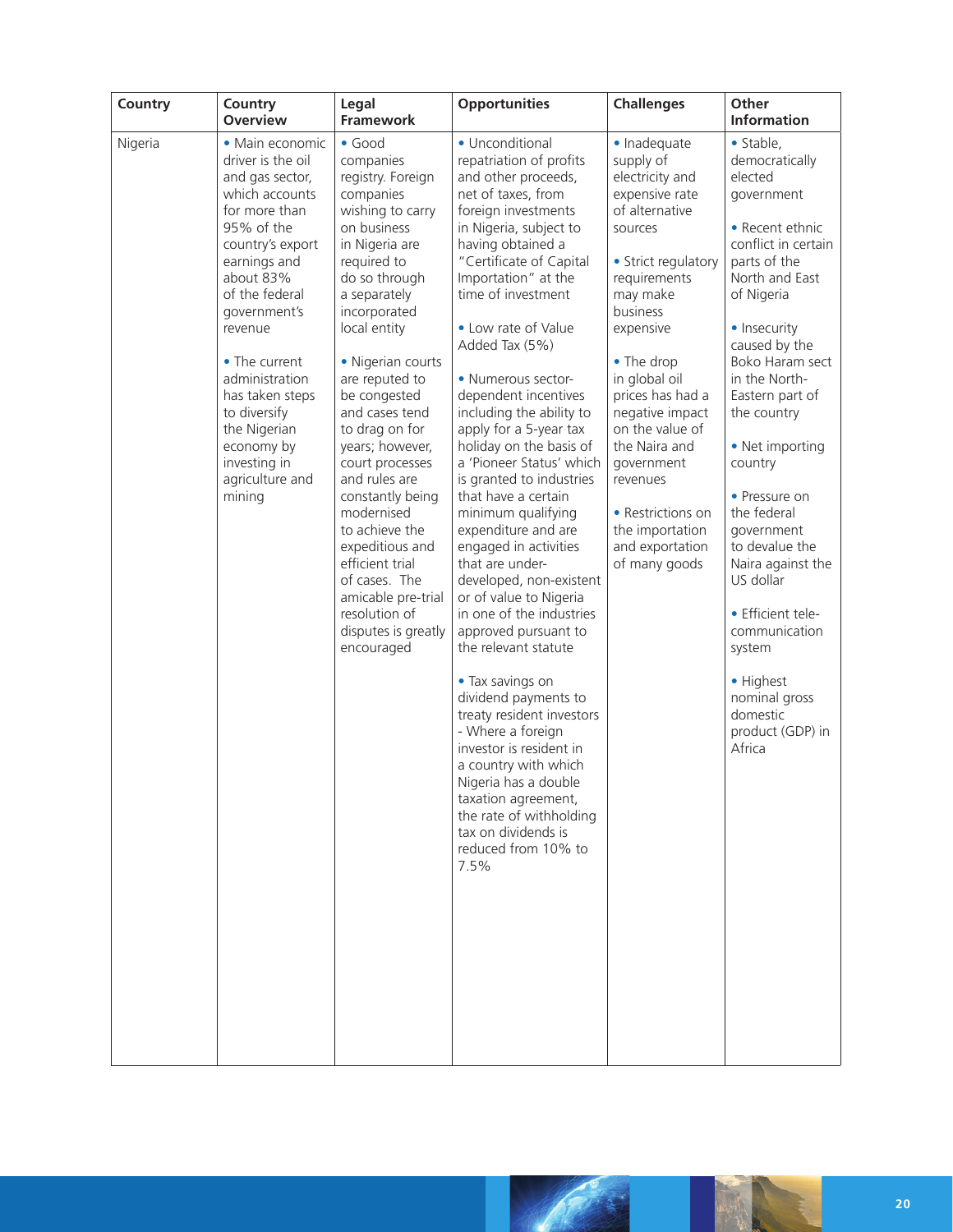| Country | Country<br><b>Overview</b>                                | Legal<br><b>Framework</b>                                                                                                                                                                                                                                                                                                                                | <b>Opportunities</b>                                                                                                                                                                                                                                                                                                                     | <b>Challenges</b>                                                                                                                                                  | Other<br><b>Information</b>                                                                                                                                                                                                                                                                                          |
|---------|-----------------------------------------------------------|----------------------------------------------------------------------------------------------------------------------------------------------------------------------------------------------------------------------------------------------------------------------------------------------------------------------------------------------------------|------------------------------------------------------------------------------------------------------------------------------------------------------------------------------------------------------------------------------------------------------------------------------------------------------------------------------------------|--------------------------------------------------------------------------------------------------------------------------------------------------------------------|----------------------------------------------------------------------------------------------------------------------------------------------------------------------------------------------------------------------------------------------------------------------------------------------------------------------|
| Angola  | • Population<br>estimated to<br>be 24.3 million<br>people | • Civil legal system<br>based on Portuguese<br>civil law<br>$\bullet$ Central bank<br>may in certain<br>circumstances limit<br>exchanges in foreign<br>currency<br>• Tax reforms<br>introduced in<br>2014 reduced the<br>corporate income tax<br>rate from 35% to<br>30%<br>• Local partnerships<br>are required in<br>certain sectors<br>• Limited BITs | • Demand for<br>expansion in the<br>energy sector<br>due to growing<br>consumption<br>• Insurance<br>sector expected<br>to see significant<br>growth due<br>to increased<br>enforcement<br>of insurance<br>regulations<br>• Foreign<br>investment<br>thresholds have<br>been lowered<br>to attract<br>investment from<br>entities of all | • Foreign<br>non-resident<br>employees may<br>only be hired<br>when Angolan<br>employees with<br>comparable<br>qualifications and<br>experience are<br>unavailable | • Main exports<br>are commodities<br>(including crude)<br>oil, diamonds,<br>refined<br>petroleum<br>products, coffee,<br>sisal, fish, timber<br>and cotton)<br>• Diversification<br>is required -<br>away from oil<br>and gas, mining<br>and construction<br>and towards<br>agriculture,<br>insurance and<br>tourism |
|         |                                                           |                                                                                                                                                                                                                                                                                                                                                          | sizes                                                                                                                                                                                                                                                                                                                                    |                                                                                                                                                                    |                                                                                                                                                                                                                                                                                                                      |

### Portuguese Speaking Africa

| Country    | Country<br><b>Overview</b>                    | Legal<br><b>Framework</b>                                                                                                                                                                                                                                                                                                                                                                          | <b>Opportunities</b>                                                                                                                                                                                                                                                                                                      | <b>Challenges</b>                                                                                                                                                                                                                                                                                                                                                                        | Other<br><b>Information</b>                                                                                                                                                                                                                                                          |
|------------|-----------------------------------------------|----------------------------------------------------------------------------------------------------------------------------------------------------------------------------------------------------------------------------------------------------------------------------------------------------------------------------------------------------------------------------------------------------|---------------------------------------------------------------------------------------------------------------------------------------------------------------------------------------------------------------------------------------------------------------------------------------------------------------------------|------------------------------------------------------------------------------------------------------------------------------------------------------------------------------------------------------------------------------------------------------------------------------------------------------------------------------------------------------------------------------------------|--------------------------------------------------------------------------------------------------------------------------------------------------------------------------------------------------------------------------------------------------------------------------------------|
| Mozambique | • Population<br>estimated to be<br>25 million | • The Investment<br>Law guarantees<br>private investors legal<br>protection access to<br>justice; professional,<br>banking and<br>commercial secrecy;<br>compensation<br>for expropriation,<br>industrial property<br>and acquired land<br>rights<br>• The Investment<br>Law also grants<br>private investors<br>tax and customs<br>benefits, although<br>not automatically or<br>indiscriminately | · Mozambique<br>acts as a gateway<br>to Southern<br>African through<br>it port and<br>railway systems<br>• Development<br>in the country's<br>infrastructure<br>system continues<br>to be on the rise<br>• Legislative<br>restructuring has<br>created stability<br>in many sectors,<br>including mining<br>and oil & gas | • Tension and<br>political volatility<br>have been<br>registered due<br>to conflicts with<br>Renamo<br>• Local content<br>requirements are<br>complex<br>• Foreign<br>investment rules<br>limit the right<br>to repatriate the<br>invested capital<br>· Judicial system<br>is slow and<br>ineffective, there<br>are high levels of<br>corruption and<br>decisions are not<br>predictable | • Natural<br>resources:<br>gas, coal and<br>other minerals,<br>hydroelectric<br>potential,<br>agricultural land<br>and marine<br>resources<br>• Main exports<br>are commodities<br>including<br>aluminum,<br>prawns, cashews,<br>cotton, sugar,<br>citrus, timber and<br>electricity |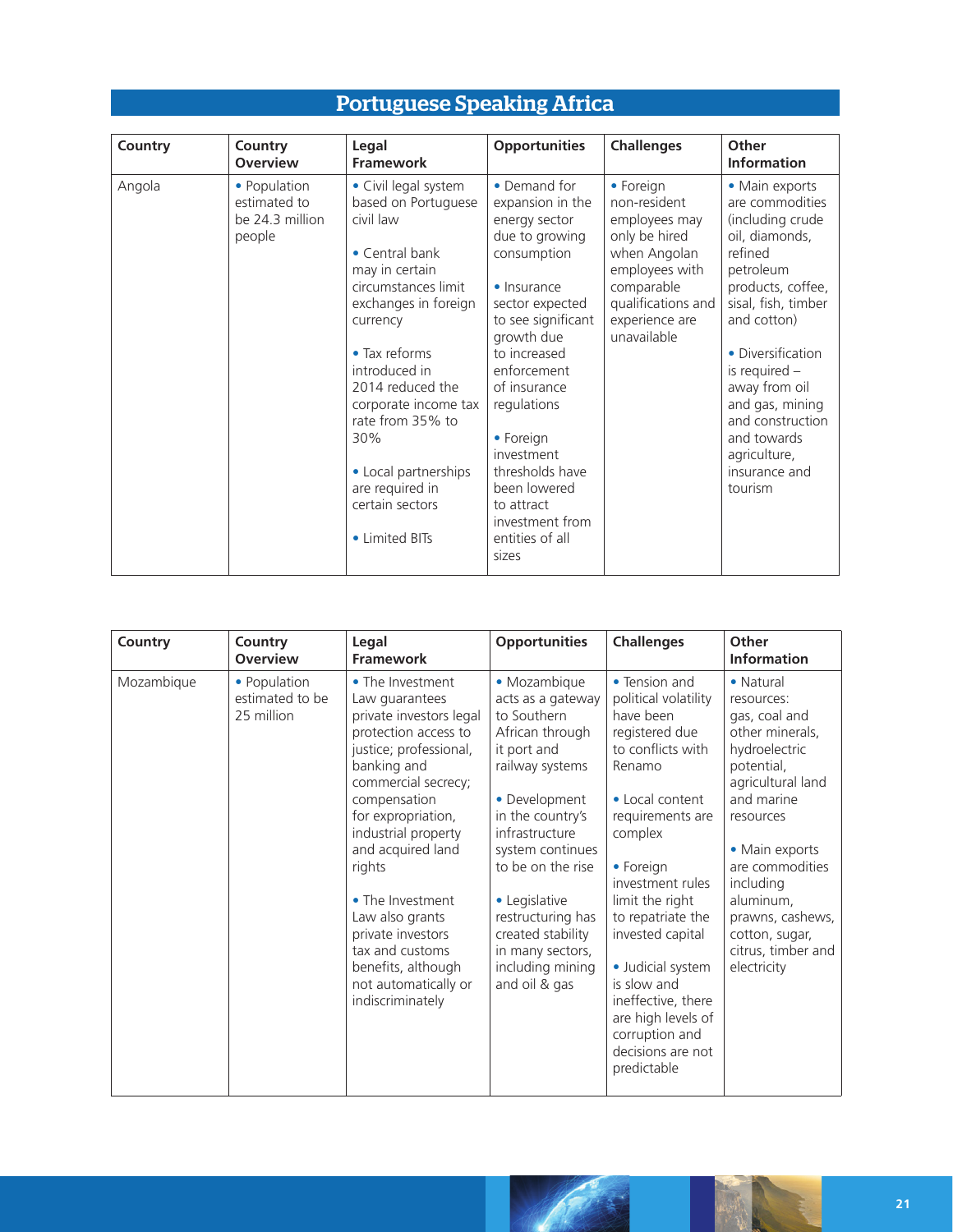## **About Lex Mundi**

Lex Mundi is the world's leading network of independent law firms with in-depth experience in 100<sup>+</sup> countries. Our member firms are able to offer clients preferred access to more than 21,000 lawyers worldwide – a global resource of unmatched breadth and depth.

Each member firm is selected on the basis of its leadership in – and continued commitment to – its local market. Our principle is one independent firm for each jurisdiction. Firms must maintain their level of excellence to retain membership within Lex Mundi.

Through close collaboration, information-sharing, training and inter-firm initiatives, the Lex Mundi network is an assurance of connected, on-the ground expertise in every market in which a client needs to operate. Working together, our members are able to seamlessly handle their clients' most challenging cross-border transactions and disputes.

Member law firms are located throughout Europe, the Middle East, Africa, Asia and the Pacific, Latin America and the Caribbean and North America. Through our nonprofit affiliate, the Lex Mundi Pro Bono Foundation, members also provide pro bono legal assistance to social entrepreneurs around the globe.

The members of Lex Mundi maintain complete autonomy; render professional services to their respective clients on an individual and separate basis; are not restricted in referring, handling or accepting cases or in joining other professional organizations; and are not affiliated for the joint practice of law.

## **Lex Mundi in Africa**

With more than 500 lawyers on the ground in 16 African jurisdictions, Lex Mundi's member firms have experience working together to provide investors coordinated legal advice and service covering all relevant areas of commercial and financial law, including mergers and acquisitions, dispute resolution, antitrust and competition, compliance and tax.

Lex Mundi's member firms in Africa are working on transactions across the continent. Together they provide extensive coverage and are committed to working together to provide on-the-ground expertise in Africa.

### **LexMundi World Ready**

The World's Leading Network of Independent Law Firms 2100 West Loop South, Suite 1000 Houston, Texas USA 77027 1.713.626.9393

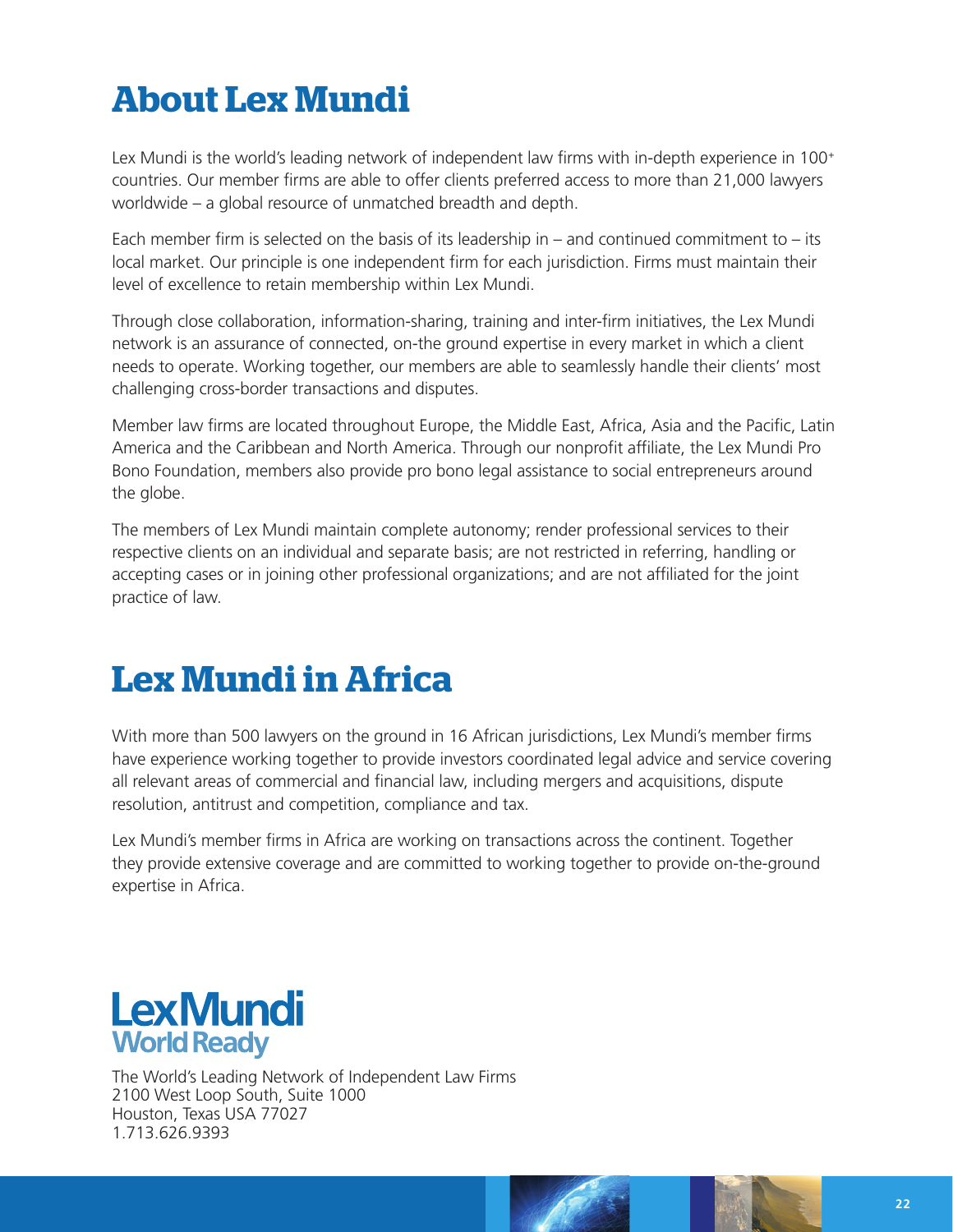## **Lex Mundi Member Firms in Africa**

#### **Algeria**

Gide Loyrette Nouel, Lex Mundi member firm for France, with offices in Algeria [www.gide.com](http://www.gide.com)

#### **Angola**

Angola Legal Circle Advogados, a member of the MLGTS Legal Circle, in association with Morais Leitão, Galvão Teles, Soares da Silva & Associados, Lex Mundi member firm for Portugal with offices in Angola

#### **Democratic Republic of Congo**

SAS Liedekerke Africa, established by Liedekerke Wolters Waelbroeck Kirkpatrick, Lex Mundi member firm for Belgium with offices in DRC [www.liedekerkeafrica.com](http://www.liedekerkeafrica.com)

#### **Egypt**

Shalakany Law Office, Lex Mundi member firm for Egypt [www.shalakany.com](http://www.shalakany.com)

#### **Ghana**

Bentsi-Enchill, Letsa & Ankomah, Lex Mundi member firm for Ghana [www.belonline.org](http://www.belonline.org)

#### **Kenya**

Bowmans, Lex Mundi member firm for Kenya [www.bowmanslaw.com](http://www.bowmanslaw.com)

#### **Madagascar**

Bowmans, Lex Mundi member firm for South Africa, with offices in Madagascar [www.bowmanslaw.com](http://www.bowmanslaw.com)

#### **Mauritius**

Appleby, Lex Mundi member firm for Bermuda with offices in Mauritius [www.applebyglobal.com](http://www.applebyglobal.com)

#### **Morocco**

Gide Loyrette Nouel, Lex Mundi member firm for France with offices in Morocco [www.gide.com](http://www.gide.com)

#### **Mozambique**

Henriques, Rocha & Associados, Sociedade de Advogados, member of MLGTS Legal Circle as Mozambique Legal Circle (MLC), in association with Morais Leitão, Galvão Teles, Soares da Silva & Associados, Lex Mundi member firm for Portugal with offices in Mozambique [www.hrlegalcircle.com](http://www.hrlegalcircle.com)

#### **Namibia**

Koep & Partners, Lex Mundi member firm for Namibia [www.koep.com.na](http://www.koep.com.na)

#### **Nigeria**

Udo Udoma & Belo-Osagie, Lex Mundi member firm for Nigeria [www.uubo.org](http://www.uubo.org)

#### **Seychelles**

Appleby, Lex Mundi member firm for Bermuda with offices in Seychelles [www.applebyglobal.com](http://www.applebyglobal.com)

#### **South Africa**

Bowmans, Lex Mundi m[e](http://www.bowmanslaw.com )mber firm for South Africa [www.bowmanslaw.com](http://www.bowmanslaw.com)

#### **Tunisia**

Gide Loyrette Nouel, Lex Mundi member firm for France with offices in Tunisia [www.gide.com](http://www.gide.com)

#### **Uganda**

Bowmans, Lex Mundi member firm for South Africa, with offices in Uganda [www.bowmanslaw.com](http://www.bowmanslaw.com)

### **Lex Mundi Member Firms with Active Practices in Africa**

**Arendt & Medernach**  *Lex Mundi member* 

[www.arendt.com](http://www.arendt.com)

#### **Baker Botts**

*firm for Luxembourg* [www.bakerbotts.com](http://www.bakerbotts.com) [www.gide.com](http://www.gide.com) *Lex Mundi member firm for Texas*

*Lex Mundi member firm for France*

#### **Gide Loyrette Nouel Houthoff Buruma** *Lex Mundi member*

[www.houthoff.com](http://www.houthoff.com)

*firm for Netherlands firm for the District*  **Steptoe & Johnson** *Lex Mundi member of Columbia* [www.steptoe.com](http://www.steptoe.com)